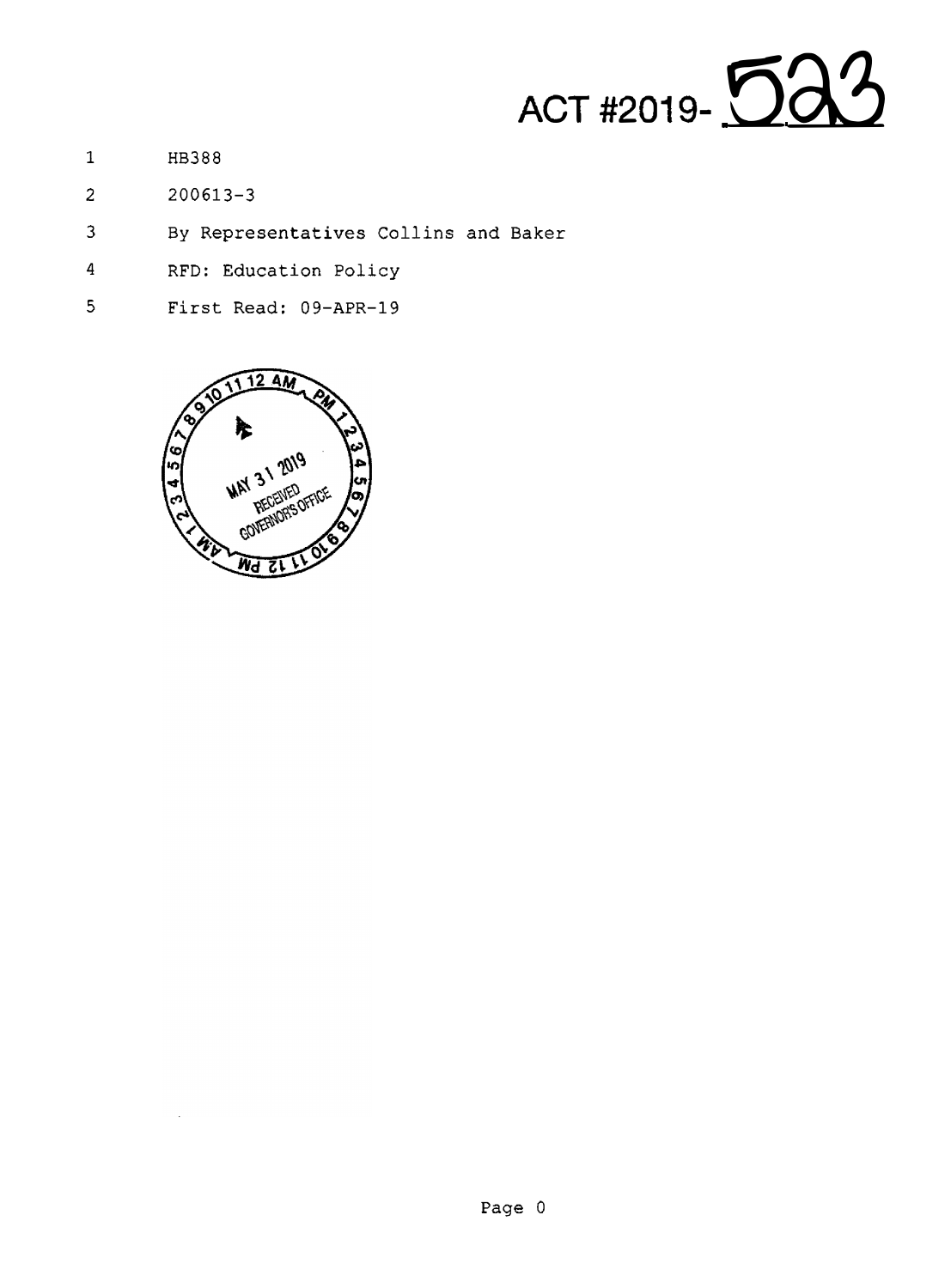| ۰.  |
|-----|
| . . |

ENROLLED, An Act,

 Relating to public education; to establish the Alabama Literacy Act; to implement steps to improve the reading proficiency of public school kindergarten to third grade students and ensure that those students are able to read at or above grade level by the end of the third grade by monitoring the progression of each student from one grade to another, in part, by his or her proficiency in reading. BE IT ENACTED BY THE LEGISLATURE OF ALABAMA: 11 Section 1. This act shall be known and may be cited

as the Alabama Literacy Act.

 Section 2. For the purposes of this act, the following terms shall have the following meanings:

 (1) ALPHABETIC PRINCIPLE. The ability to accurately apply knowledge of the relationship between letters and sounds during the acts of encoding and decoding.

 (2) COMPREHENSION. The ability to read and process text and understand its meaning.

 (3) DECODING. The act of applying knowledge of the alphabetic principle to correctly pronounce written words.

 (4) DYSLEXIA. A specific learning challenge that is neurological in origin. It is characterized by difficulties with accurate or fluent, or both, word recognition and by poor spelling and decoding abilities, which typically result from a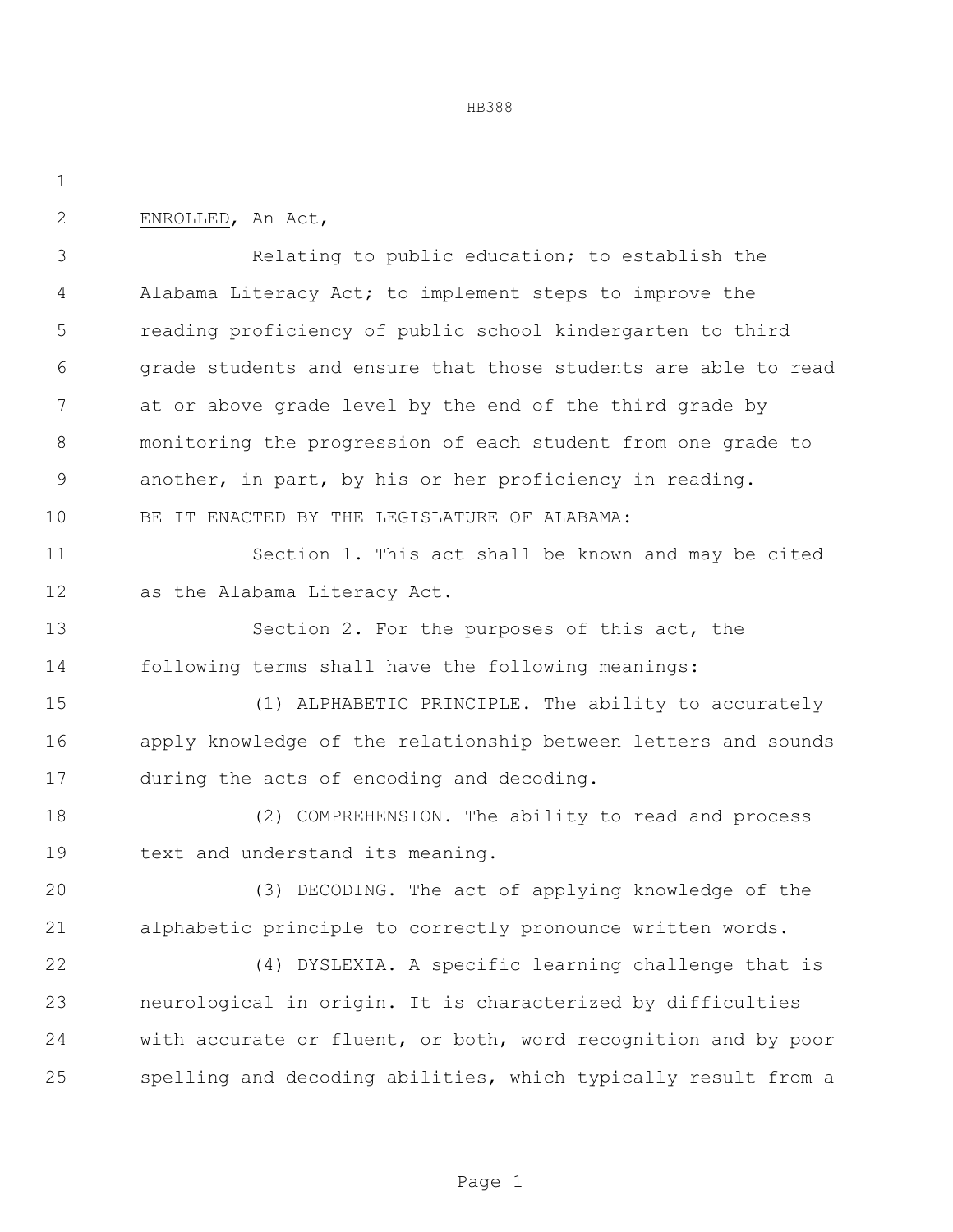| $\mathbf 1$  | deficit in the phonological component of language that is      |
|--------------|----------------------------------------------------------------|
| $\mathbf{2}$ | often unexpected in relation to other cognitive abilities and  |
| 3            | the provision of effective classroom instruction.              |
| 4            | (5) ENCODING. The act and process of using knowledge           |
| 5            | of the relationships between sounds and letters to spell and   |
| 6            | write words.                                                   |
| 7            | (6) FLUENCY. The ability to read with accuracy,                |
| $8\,$        | appropriate rate, and proper expression.                       |
| $\mathsf 9$  | (7) PHONEMIC AWARENESS. The ability to hear,                   |
| 10           | identify, and manipulate individual sounds. Phonemic awareness |
| 11           | is an auditory activity.                                       |
| 12           | (8) PHONICS. The relationships between the letters             |
| 13           | of written language and the individual sounds of spoken        |
| 14           | language including syllable types, morphology of Greek and     |
| 15           | Latin roots, and multisyllabic words.                          |
| 16           | (9) PHONOLOGICAL AWARENESS. The general                        |
| 17           | understanding of the sound structure of words and sentences.   |
| 18           | (10) VOCABULARY. The body of written or oral                   |
| 19           | language known to an individual.                               |
| 20           | Section 3. (a) The State Superintendent of Education           |
| 21           | shall convene a standing task force, within three months after |
| 22           | the effective date of this act, to provide recommendations for |
| 23           | comprehensive core reading and reading intervention programs,  |
| 24           | a state continuum of teacher development for approved science  |
| 25           | of reading pursuant to subsection (e) of Section 6, and an     |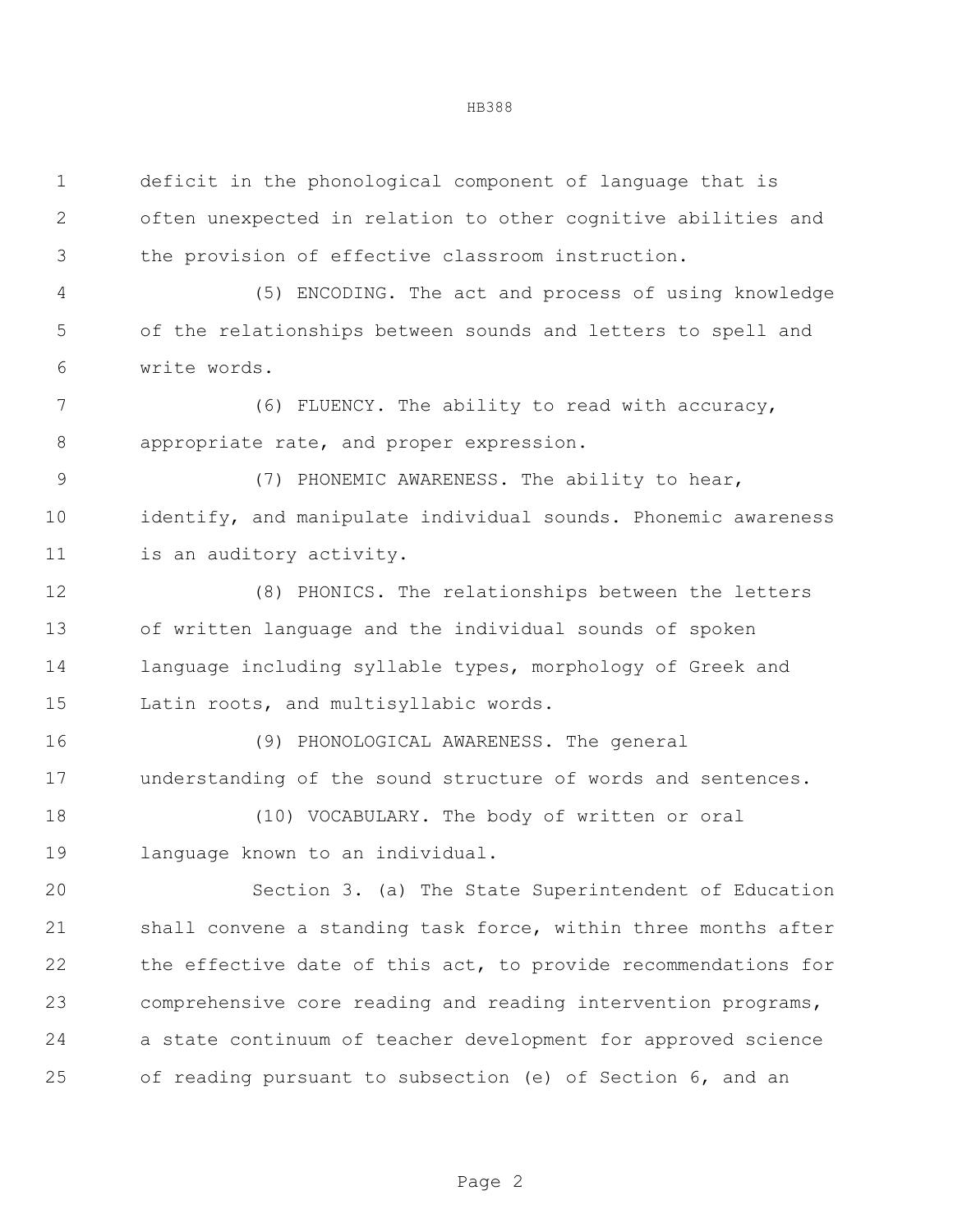annual list of vetted and approved assessments which are valid and reliable reading screening, formative, and diagnostic assessment systems for selection and use by local education agencies. The task force shall meet in regular session at least twice a year. All appointing authorities shall coordinate their appointments so that diversity of gender, race, and geographical areas is reflective of the makeup of this state. The membership of the task force shall include all of the following appointees, each of whom shall have at least three years of experience with scientifically based reading instruction:

 (1) Two public K-12 teachers appointed by the Executive Director of the Alabama Education Association.

 (2) One public K-12 special education teacher appointed by the State Superintendent of Education.

16 (3) One ThreeCertified Academic Dyslexia Therapist, who has been so certified for a minimum of three years, appointed by the Alabama branch of the International Dyslexia Association.

 (4) Two public school principals appointed by the Executive Director of the Council for Leaders in Alabama Schools.

 (5) One local superintendent of education appointed by the Executive Director of the School Superintendents of Alabama.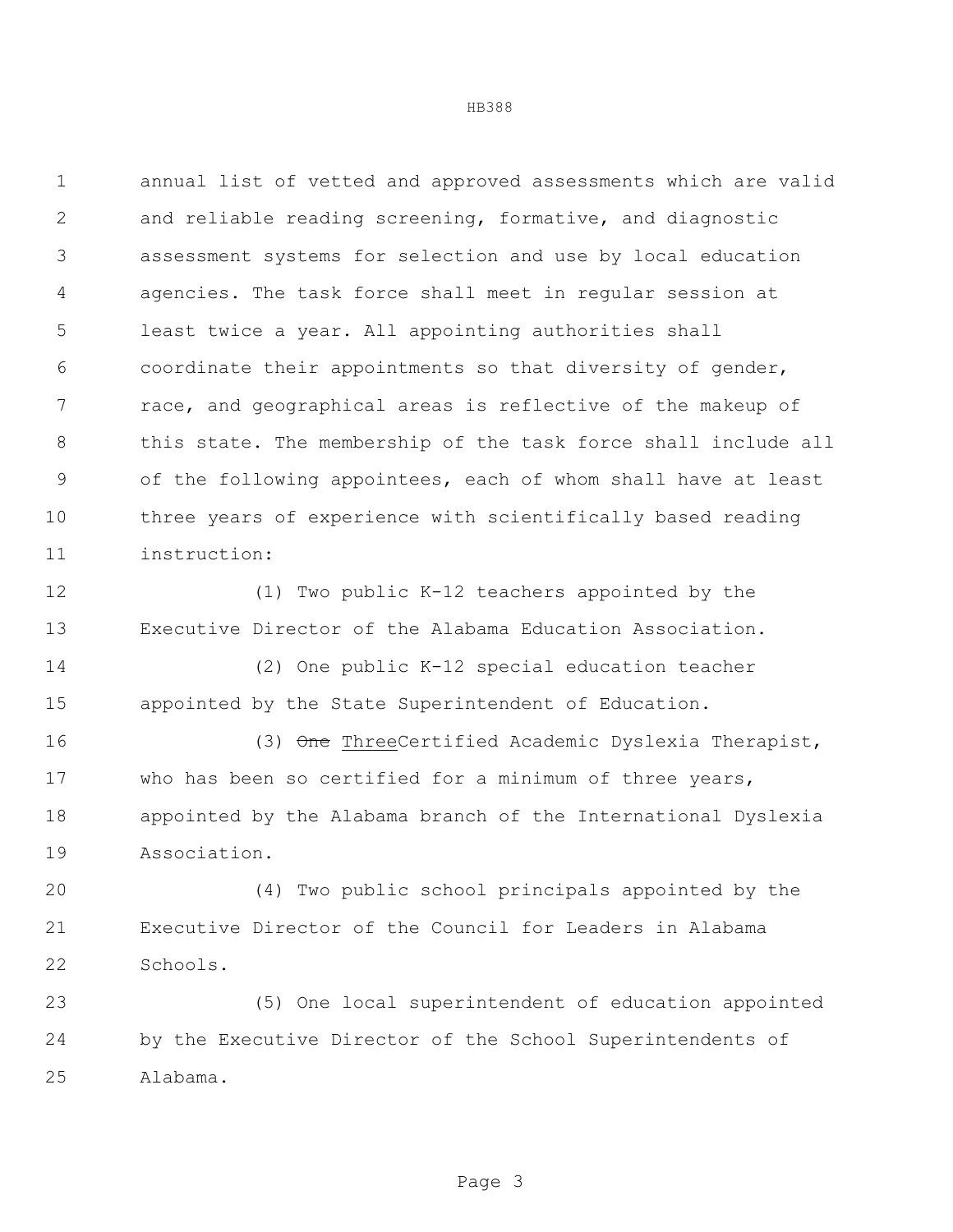(6) One local board of education member appointed by the Alabama Association of School Boards. (7) One Regional Education Lab member appointed by the State Superintendent of Education. (8) One early childhood educator appointed by the Secretary of the Alabama Department of Early Childhood Education. (9) One dean of a college of education appointed by the Alabama Commission on Higher Education. (b) Each approved assessment system shall do all of the following: (1) Provide screening and diagnostic capabilities 13 for monitoring student progress. (2) Measure, at a minimum, phonological awareness, the alphabetic principle, decoding, encoding, accuracy, vocabulary, and comprehension. (3) Identify students who have a reading deficiency, including identifying students with characteristics of dyslexia. (c) In determining which assessment systems to approve for use by local education agencies, the task force, at a minimum, shall also consider all of the following factors: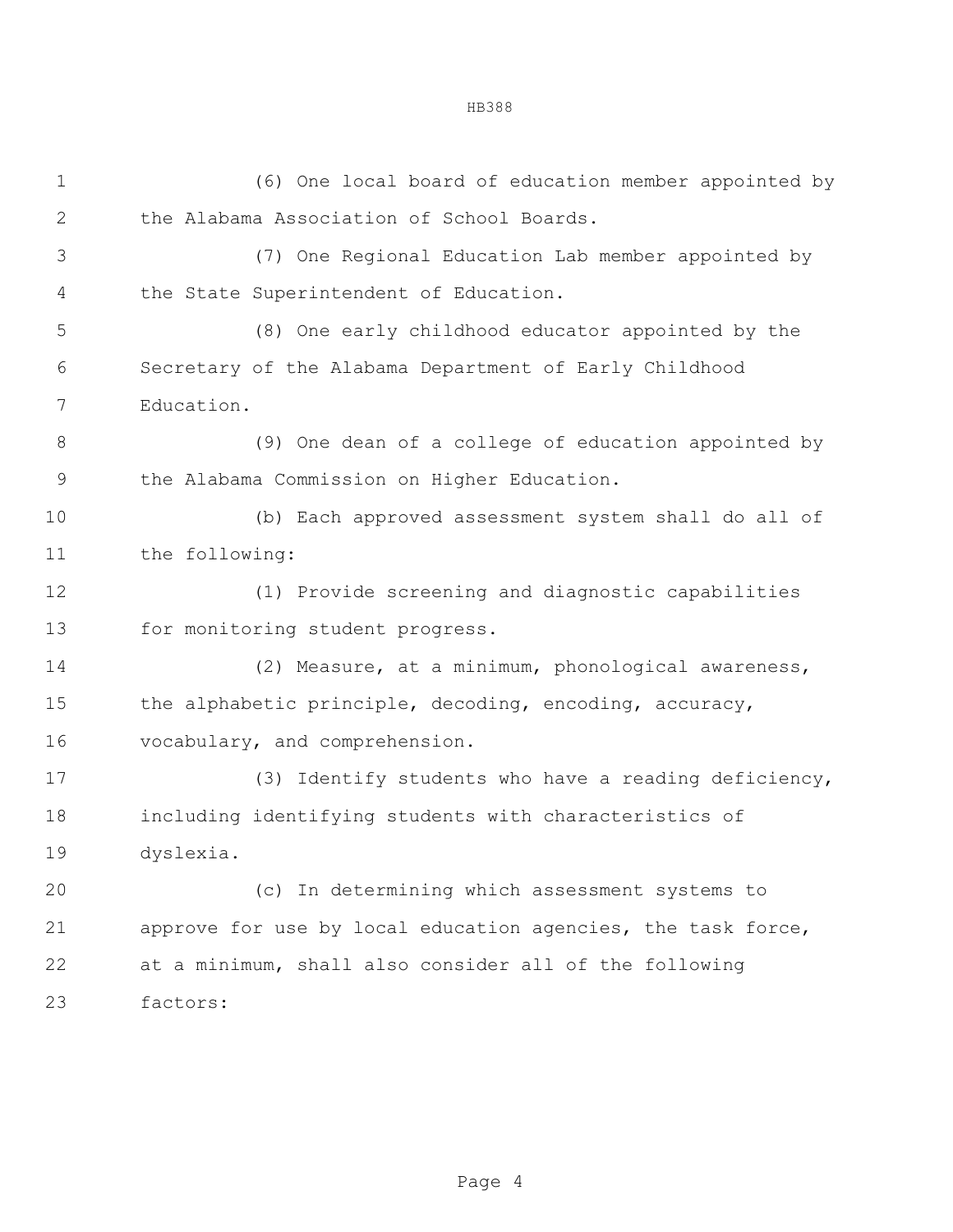(1) The time required to conduct the assessments, with the intention of minimizing the impact on instructional time. (2) The level of integration of assessment results with instructional support for teachers and students. (3) The timeliness in reporting assessment results 7 to teachers, administrators, and parents. Section 4. (a) Funds appropriated by the Legislature in support of the Alabama Reading Initiative shall be allocated to support the following: (1) Local education agencies to support local reading specialists. (2) The Alabama Summer Achievement Program. (3) Regional literacy specialists. (4) Preservice and inservice teacher professional learning activities for elementary school teachers in reading. (5) Curricula to support student interventions. (6) State administration. (b) Funds dedicated to the Alabama Reading Initiative shall be expended on local and regional reading specialists, professional learning activities, and administrative activities that support all of the following activities for kindergarten through third grade students in public K-12 schools; continued funding shall be contingent on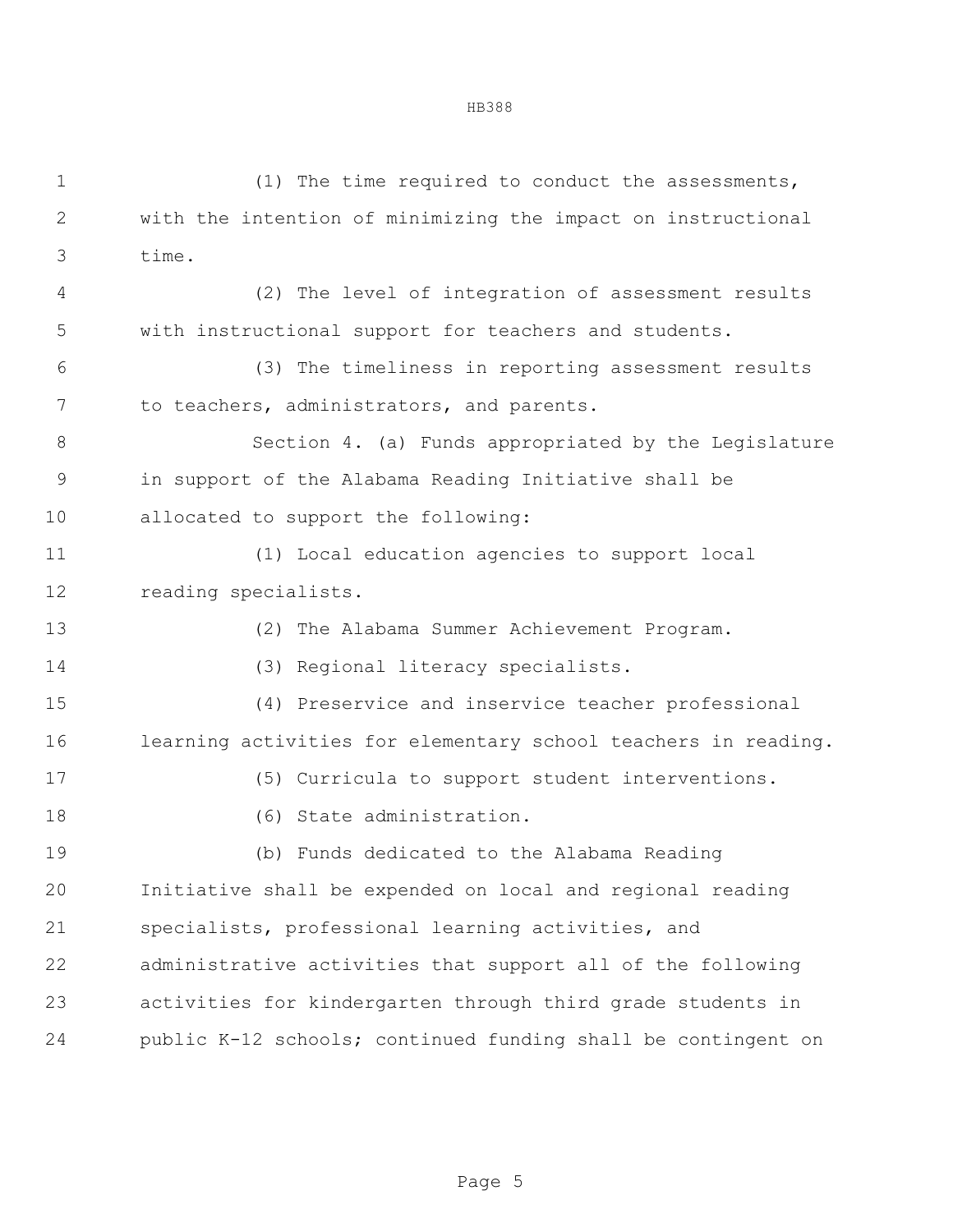measurable performance growth, as determined by the task force established under subsection (a) of Section 3:

 (1) Administration and analysis of reading screening, formative, and diagnostic assessments to guide instruction.

 (2) Scientifically based reading instruction, multisensory language instruction, including oral language development, phonological awareness, phonics instruction that includes decoding and encoding, fluency, writing, vocabulary, and comprehension, and the Alabama course of study, English 11 Language Arts.

 (3) Explicit and systematic instruction with more detailed explanations, more extensive opportunities for guided practice, and more opportunities for error correction and feedback.

 (4) Differentiated reading instruction and intensive intervention based on student need, including students exhibiting the characteristics of dyslexia.

 (c) Alabama Reading Initiative regional literacy specialists shall provide support to local education agencies 21 through a gradual release model, whereby the regional reading specialist shall support a struggling school until that school has improved core instruction to the extent that it is no longer among the lowest five percent of elementary schools in reading proficiency, as determined by annual results of the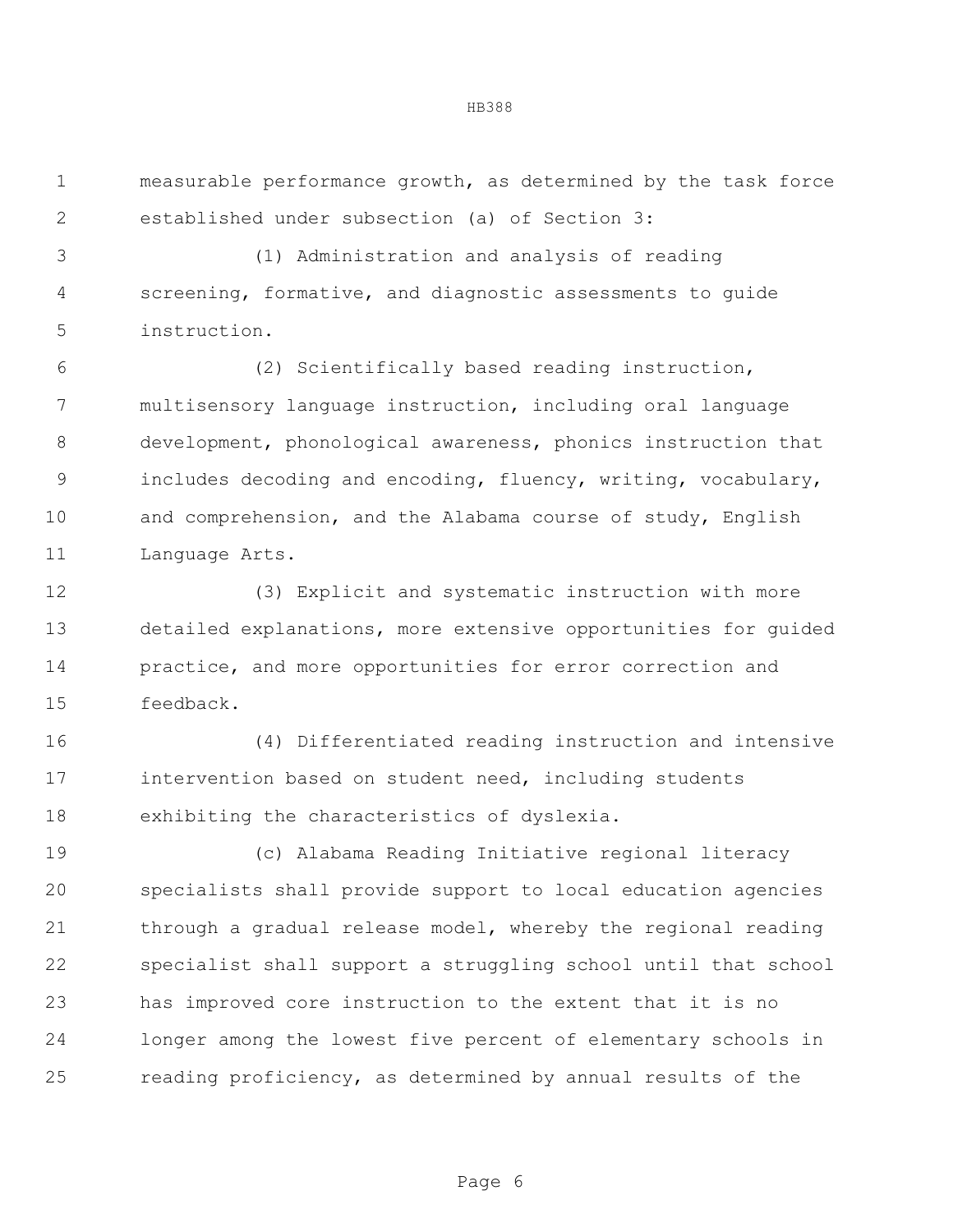state summative assessment for federal and statewide accountability.

 (1) Regional literacy specialists shall provide intensive support for elementary schools that are among the lowest performing five percent of elementary schools. Each school among the lowest five percent performing elementary schools shall be assigned a regional literacy specialist who shall serve as a resource for professional development throughout the school to improve literacy instruction and student achievement. A regional literacy specialist who is assigned to a school shall primarily serve only that school.

 (2) Elementary schools that are not among the lowest five percent performing schools shall receive limited literacy support from an Alabama Reading Initiative regional literacy specialist, who shall be assigned to multiple schools. All other regional literacy specialists shall be assigned to serve multiple elementary schools and shall provide ongoing professional development for teachers in analyzing students' reading data to impact instruction, administering and analyzing instructional assessments, differentiating instruction and intensive intervention, and monitoring the reading progress of all students a minimum of three times per year, and make instruction adjustment recommendations according to student specific need. Distance and need shall be considered by local superintendents of education when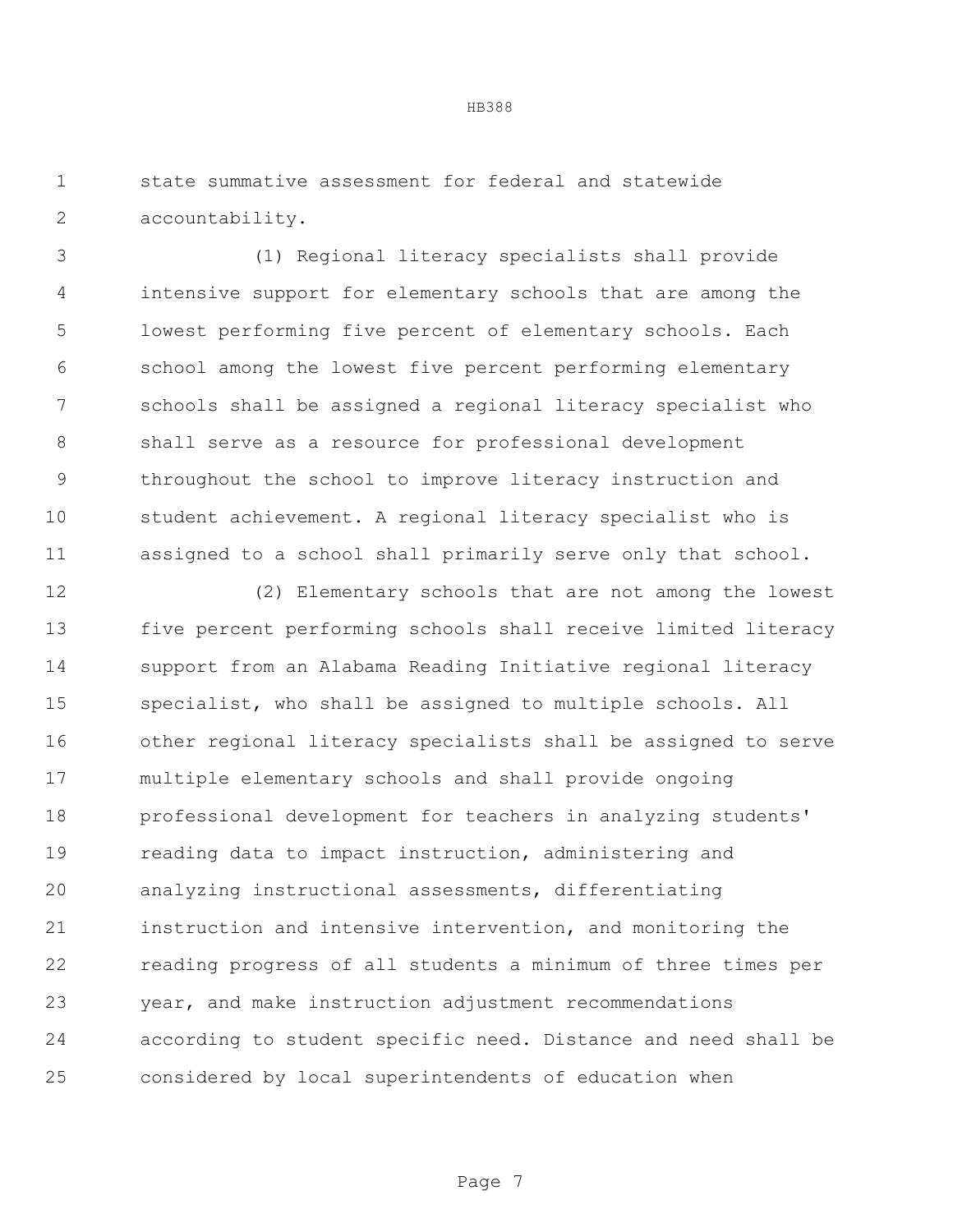selecting the schools where a regional literacy specialist shall serve. There shall be two levels of limited literacy support provided by a regional literacy specialist. The local superintendent of education of a local education agency subject to this subdivision shall determine the level of limited support that each regional literacy specialist shall provide.

8 a. Limited support 1. An Alabama Reading Initiative regional literacy specialist shall make monthly onsite visits to the school and shall monitor the reading progress of all students a minimum of three times per year and adjust instruction according to student specific need.

 b. Limited support 2. An Alabama Reading Initiative regional literacy specialist shall make quarterly onsite visits to the school and shall monitor the reading progress of all students a minimum of three times per year and make instruction adjustment recommendations according to student specific need.

 (3) An Alabama Reading Initiative regional literacy specialist shall have all of the following minimum qualifications:

 a. The required Alabama Professional Educator Certificate.

 b. A bachelor's degree and advanced coursework or professional development in the science of reading,

# HB388

Page 8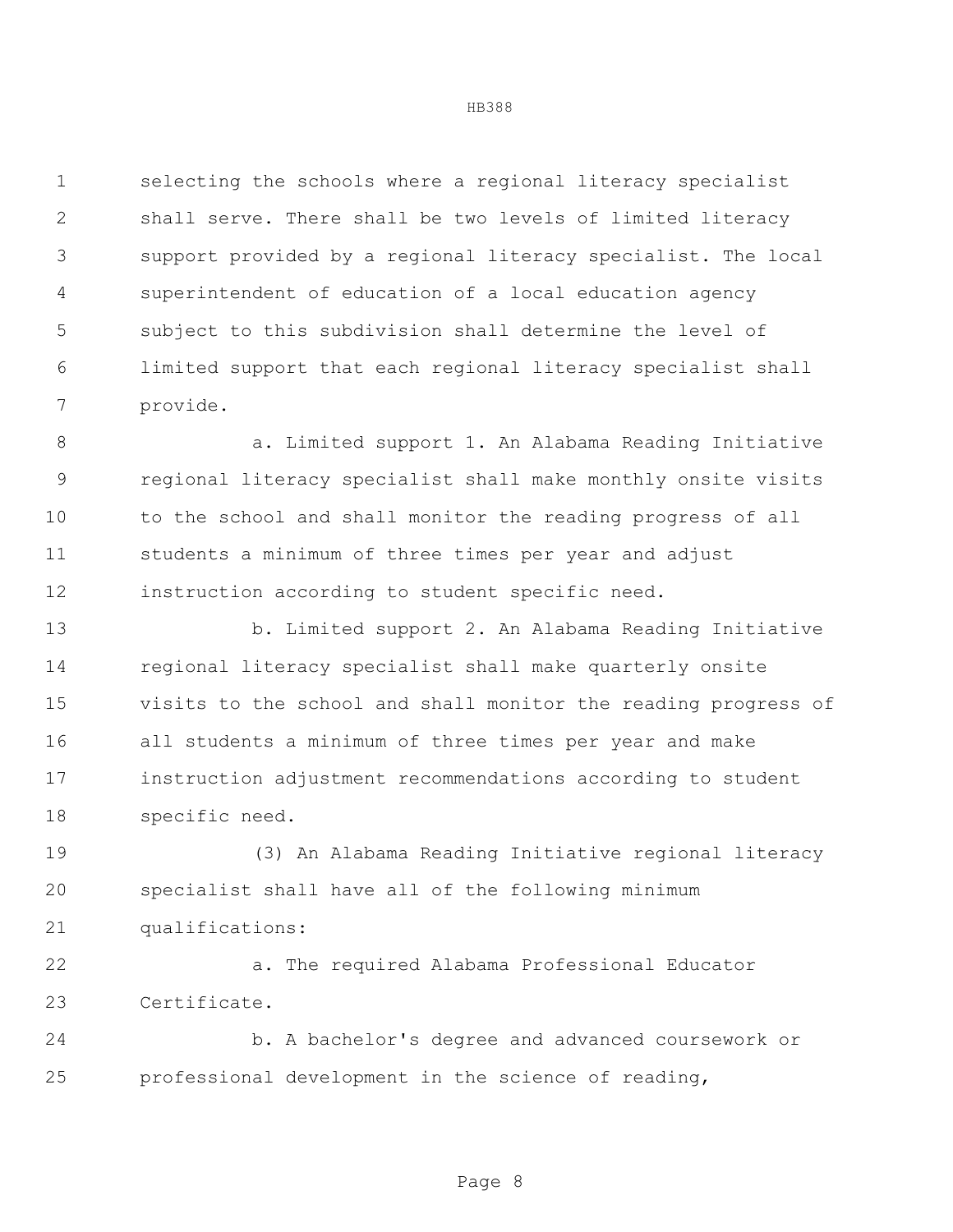| $\mathbf 1$   | multisensory language instruction, such as Language Essentials |
|---------------|----------------------------------------------------------------|
| $\mathbf{2}$  | for Teachers of Reading and Spelling, or a comparable          |
| 3             | alternative training approved by the State Board of Education. |
| 4             | c. A minimum of four years of experience as a                  |
| 5             | successful elementary or literacy teacher.                     |
| 6             | d. A knowledge of scientifically based reading                 |
| 7             | research, special expertise in quality reading instruction and |
| $8\,$         | intervention, dyslexia specific interventions, and data        |
| $\mathcal{G}$ | analysis.                                                      |
| 10            | e. A strong knowledge base in the science of                   |
| 11            | learning to read and the science of early childhood education. |
| 12            | f. Excellent communication skills with outstanding             |
| 13            | presentation, interpersonal, and time management skills.       |
| 14            | (d) An Alabama Reading Initiative local reading                |
| 15            | specialist shall be assigned to provide intensive, targeted    |
| 16            | professional development for elementary school teachers at one |
| 17            | school.                                                        |
| 18            | (1) An Alabama Reading Initiative local reading                |
| 19            | specialist shall have all of the following minimum             |
| 20            | qualifications:                                                |
| 21            | a. The required Alabama Professional Educator                  |
| 22            | Certificate.                                                   |
| 23            | b. A bachelor's degree and advanced coursework or              |
| 24            | professional development in the science of reading, such as    |
|               |                                                                |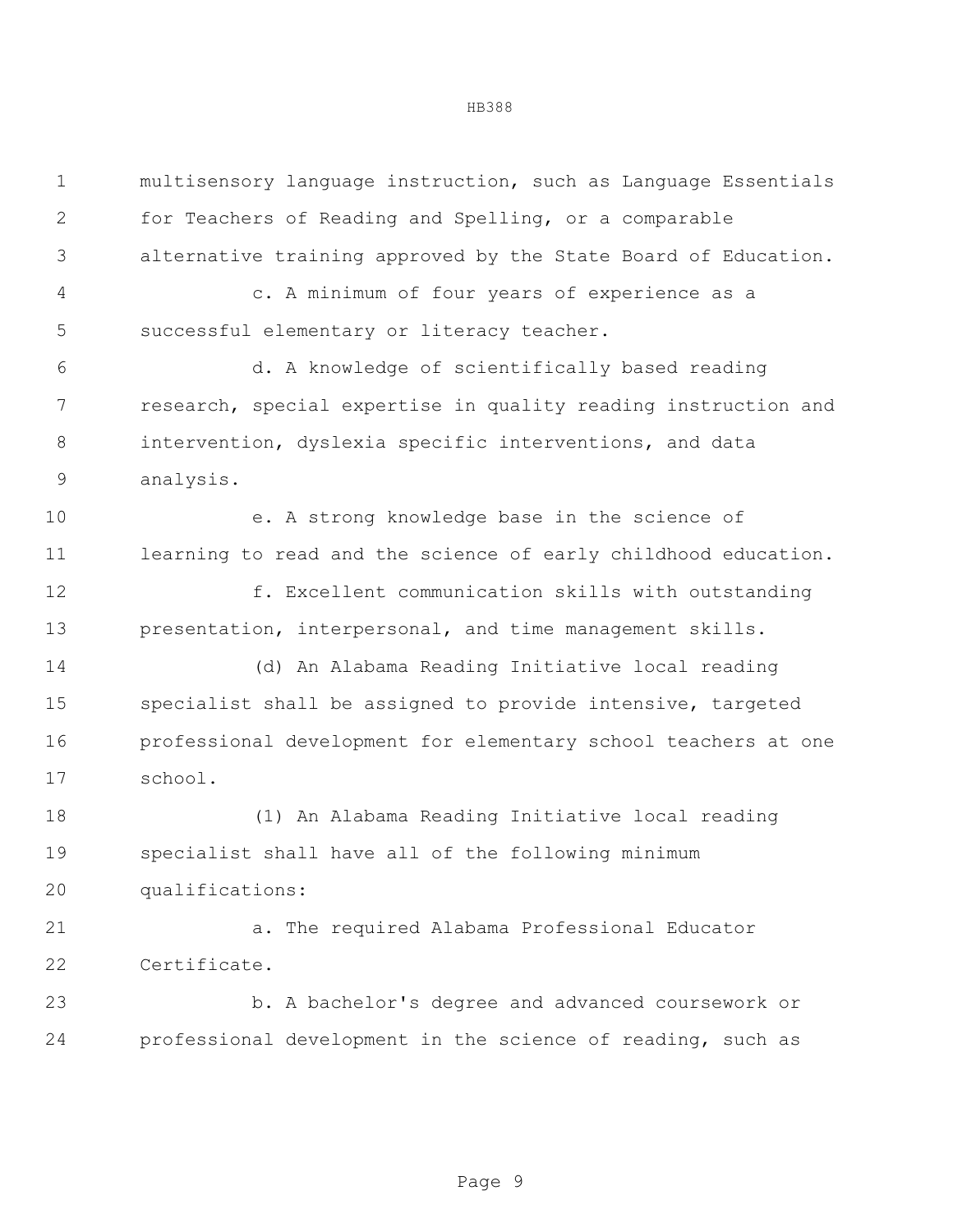multisensory language instruction, or comparable alternative training approved by the State Board of Education.

 c. A minimum of two years of experience as a successful elementary or literacy teacher.

 d. A knowledge of scientifically based reading research, special expertise in quality reading instruction and intervention, dyslexia specific interventions, and data analysis.

 e. A strong knowledge base in the science of learning to read and the science of early childhood education.

 f. Excellent communication skills with outstanding presentation, interpersonal, and time management skills.

 (2) The duties and responsibilities of an Alabama Reading Initiative local reading specialist shall include all of the following:

 a. Collaborating with the principal to create a strategic plan for coaching.

 b. Facilitating schoolwide professional development and study groups.

 c. Modeling effective reading instructional strategies for teachers.

 d. Coaching and mentoring teachers daily. e. Facilitating data analysis discussions and support teachers by using data to differentiate instruction according to the needs of students.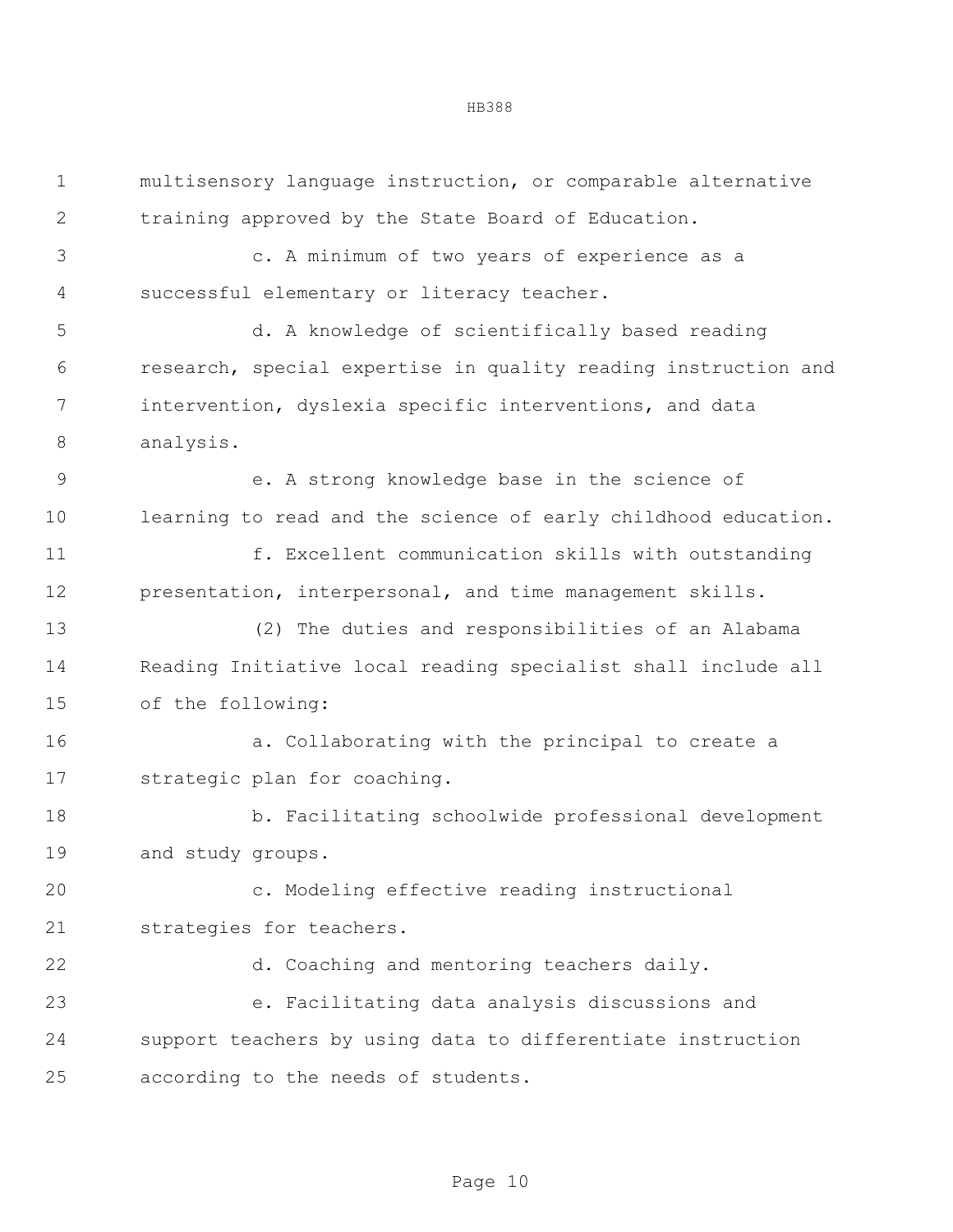f. Fostering multiple areas of teacher professional learning, including exceptional student education and content area knowledge.

 g. Prioritizing time for those teachers, activities, and roles that will have the greatest impact on student reading achievement, such as coaching and mentoring in classrooms.

 h. Monitoring the reading progress of all students a minimum of three times per year and making recommendations for adjustment of instruction according to student specific need.

 i. An Alabama Reading Initiative local reading specialist may not perform administrative functions such as serving as an evaluator, substitute teacher, assessment coordinator, or school administrator.

 (e) The State Superintendent of Education and local education agencies shall monitor the implementation and effectiveness of the Alabama Reading Initiative regional literacy specialist and local reading specialist model, and the State Superintendent of Education and each local education agency being served by a regional literacy specialist or a local reading specialist shall maintain communication among the district, school administration, and the Alabama Reading Initiative state administration staff throughout the academic year.

Page 11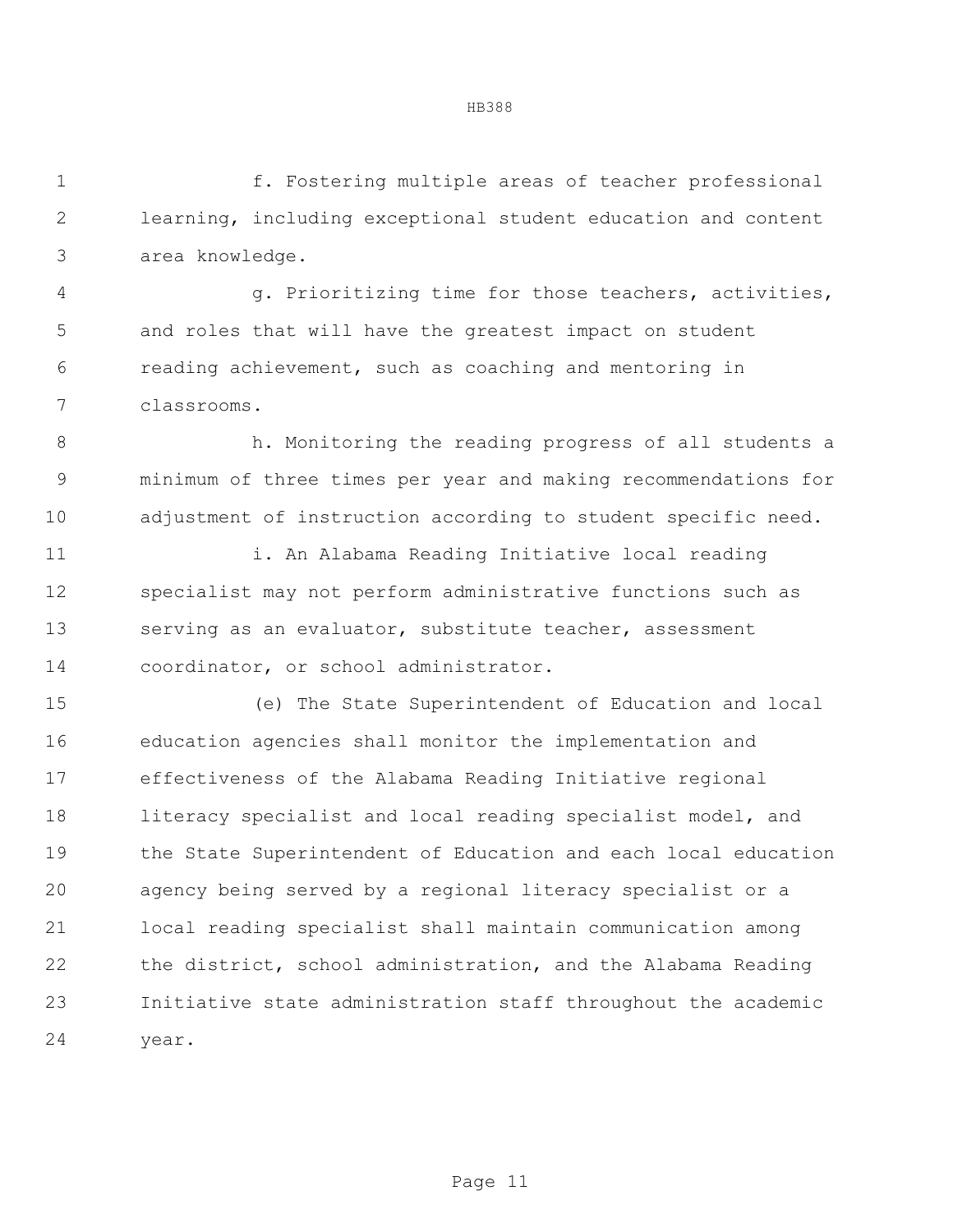(1) The State Superintendent of Education, or his or her designee, shall certify that each Alabama Reading Initiative regional literacy specialist or local reading specialist satisfies the minimum qualifications provided by this act before coaches are hired with funds appropriated by 6 the Legislature to support the Alabama Reading Initiative.

 (2) The State Superintendent of Education shall develop an evidence-based accountability reporting system for the Alabama Reading Initiative that shall measure student growth and proficiency towards teacher professional learning 11 goals and student performance on state approved formative and summative assessments.

 (3) The State Superintendent of Education shall 14 submit a report to the Governor, the Lieutenant Governor, the Speaker of the House of Representatives, the President Pro Tempore of the Senate, and the Chairs of the House Ways and Means Education Committee, Senate Finance and Taxation Education Committee, House Education Policy Committee, and Senate Education Policy Committee, no later than December 31, annually, on the status of teacher professional learning, student growth and proficiency against grade level standards in K-3 reading.

 Section 5. (a) To ensure that public school students are able to read at or above grade level by the end of third grade, each local education agency shall offer a comprehensive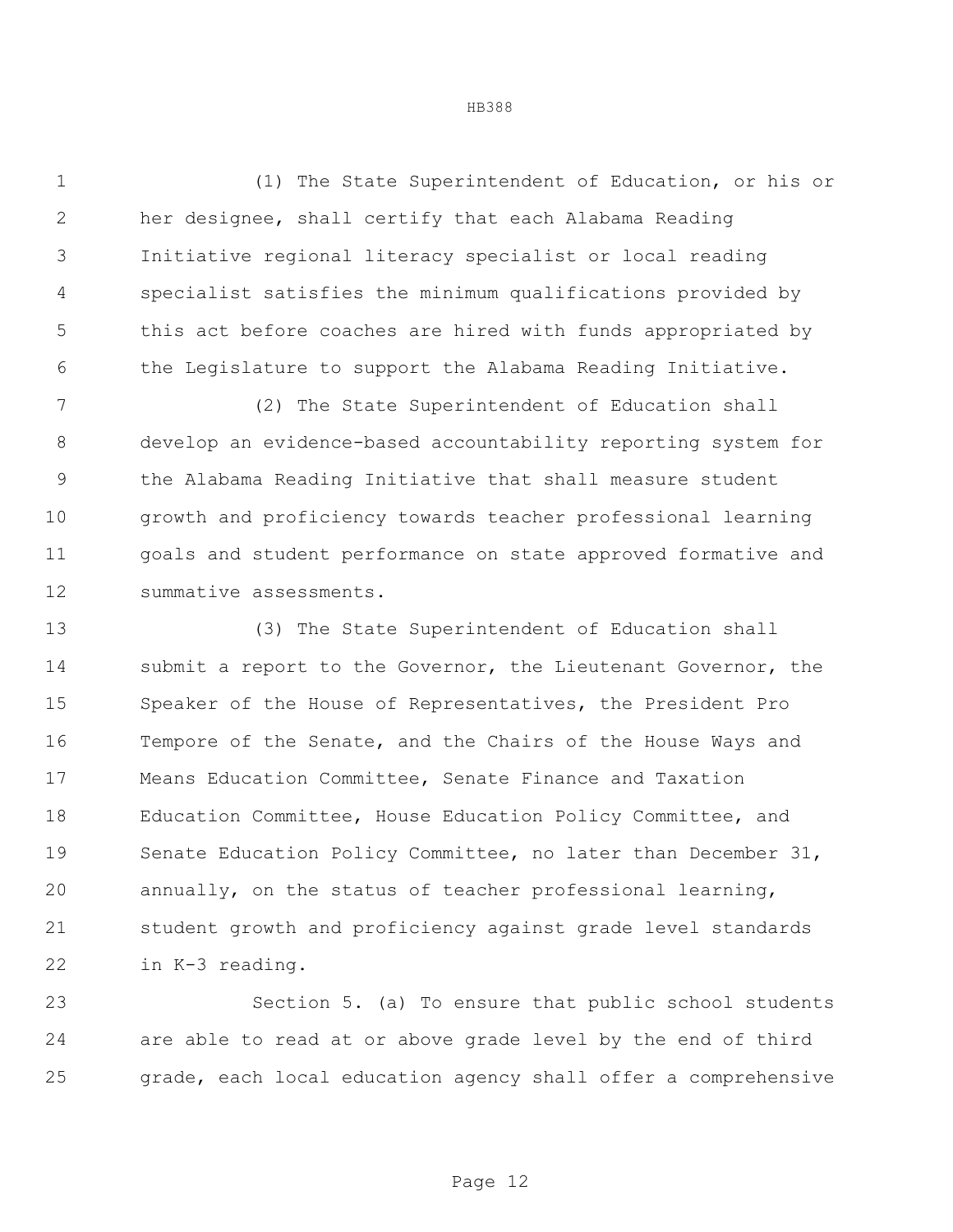| $\mathbf 1$  | core reading program to all students based on the science of   |
|--------------|----------------------------------------------------------------|
| $\mathbf{2}$ | reading which develops foundational reading skills. reading    |
| 3            | which develops foundational reading skills. In addition, no    |
| 4            | school district may use any curriculum for public K-3 students |
| 5            | that does not have instructional time included                 |
| 6            | In addition, no school district may apply for or               |
| 7            | receive any grant to be used for any public school K-3 student |
| $8\,$        | curriculum that does not have instructional time included.     |
| $\mathsf 9$  | (b) Based on the results of the reading assessment             |
| 10           | in Section 3, each K-3 student who exhibits a reading          |
| 11           | deficiency, or the characteristics of dyslexia, shall be       |
| 12           | provided an appropriate reading intervention program to        |
| 13           | address his or her specific deficiencies. Additionally,        |
| 14           | students shall be evaluated after every grading period and, if |
| 15           | a student is determined to have a reading deficiency, the      |
| 16           | school shall provide the student with additional tutorial      |
| 17           | support. The State Superintendent of Education shall provide a |
| 18           | list of vetted and approved comprehensive reading and          |
| 19           | intervention programs with the advice of the task force        |
| 20           | established under subsection (a) of Section 3. The             |
| 21           | intervention program shall be provided in addition to the      |
| 22           | comprehensive core reading instruction that is provided to all |
| 23           | students in the general education classroom. Dyslexia specific |
| 24           | intervention, as defined by rule of the State Board of         |
| 25           | Education, shall be provided to students who have the          |
|              |                                                                |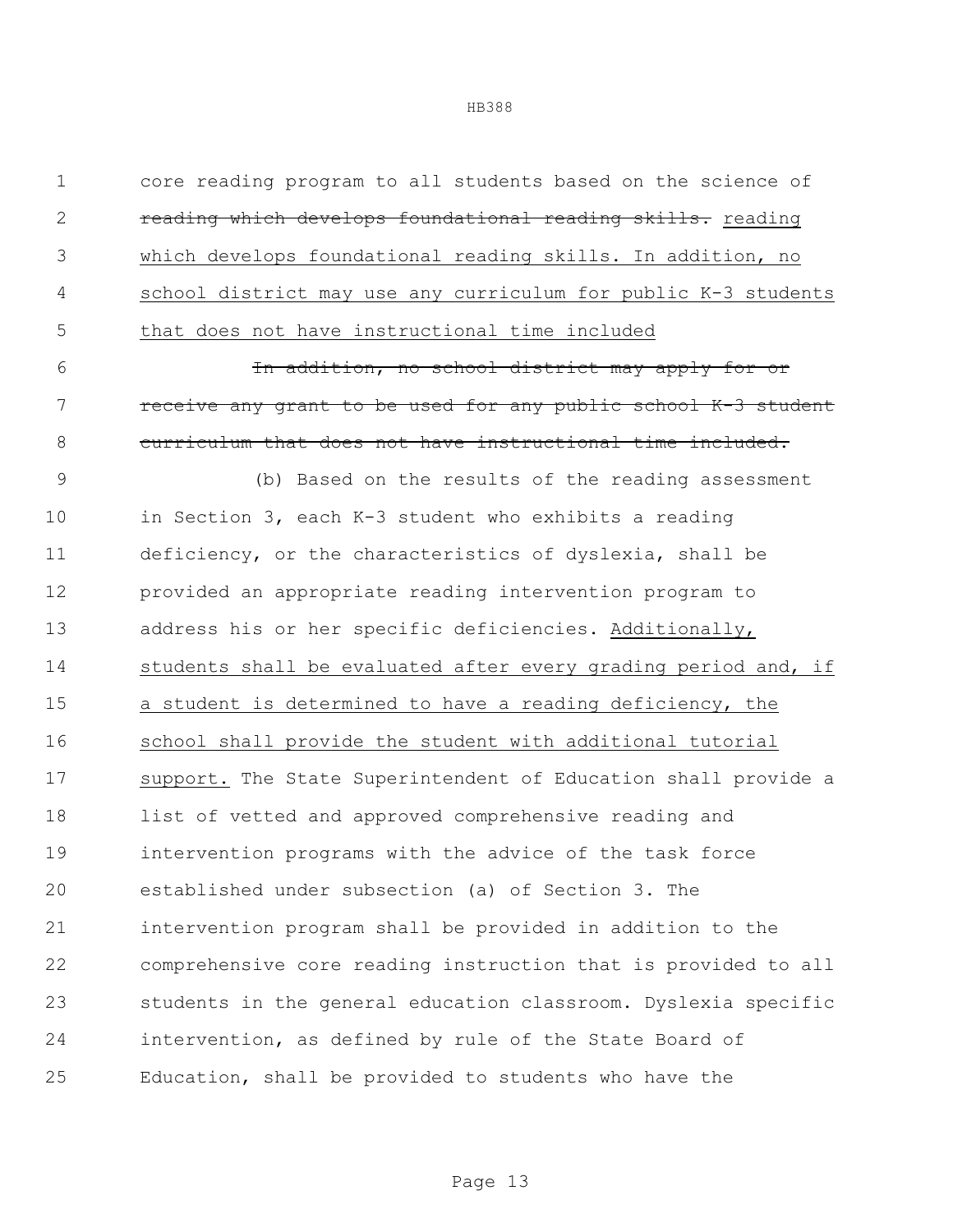characteristics of dyslexia and all struggling readers. The reading intervention program shall do all of the following:

 (1) Provide explicit, direct instruction that is systematic, sequential, and cumulative in language development, phonological awareness, phonics, fluency, vocabulary, and comprehension, as applicable.

 (2) Provide daily targeted small group reading 8 interventions based on student need in phonological awareness, phonics including decoding and encoding, sight words, vocabulary, or comprehension.

(3) Be implemented during regular school hours.

 (c) The parent or legal guardian of any K-3 student who exhibits a consistent deficiency in letter naming fluency, letter sound fluency, nonsense word reading, sight words, oral reading accuracy, vocabulary, or comprehension at any time during the school year shall be notified in writing no later 17 than 15 school days after the identification. The written notification shall include all of the following:

 (1) A statement that the student has been identified as having a deficiency in reading or exhibits the characteristics of dyslexia, and that a reading improvement plan shall be developed by the teacher, principal, other pertinent school personnel, and the parent or legal guardian.

 (2) A description of the current services that are provided to the student.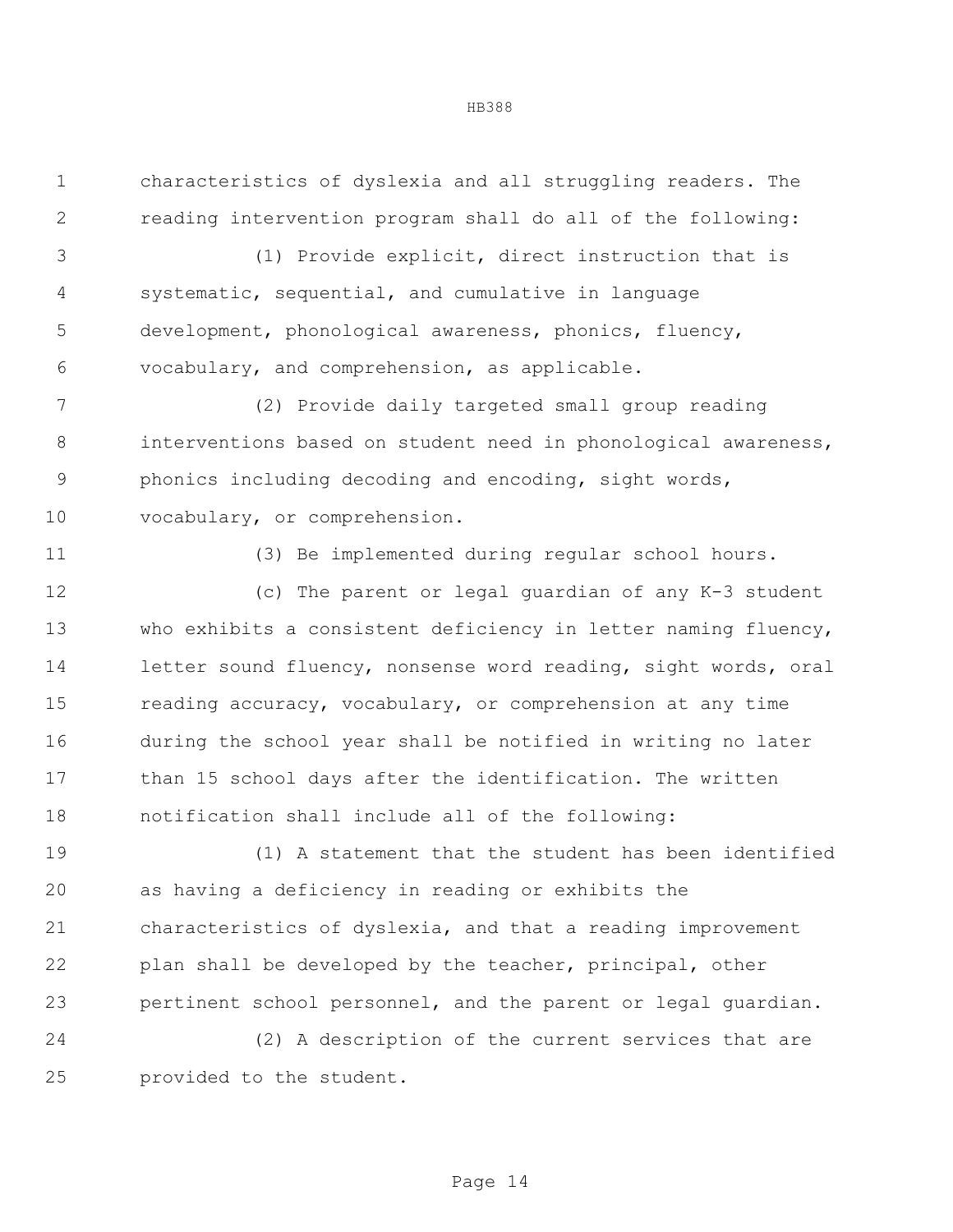(3) A description of the proposed evidence-based reading interventions and supplemental instructional services and supports that shall be proposed for discussion while establishing the student's reading improvement plan as provided in subsection (d). (4) Notification that the parent or legal guardian shall be informed in writing at least monthly of the progress 8 of the student towards grade level reading. (5) Strategies and resources for the parent or legal guardian to use at home to help the student succeed in reading. (6) A statement that if the reading deficiency of 13 the student is not addressed by the end of third grade, the student will not be promoted to fourth grade unless a good cause exemption is satisfied. (7) A statement that while the statewide reading assessment is the initial determinant for promotion, the assessment is not the sole determiner at the end of third grade. Additionally, students shall be provided with a test-based student portfolio option and an alternative reading assessment option to demonstrate sufficient reading skills for promotion to fourth grade.

 (d) Any K-3 student who exhibits a reading deficiency at any time, as provided in subsection (b), shall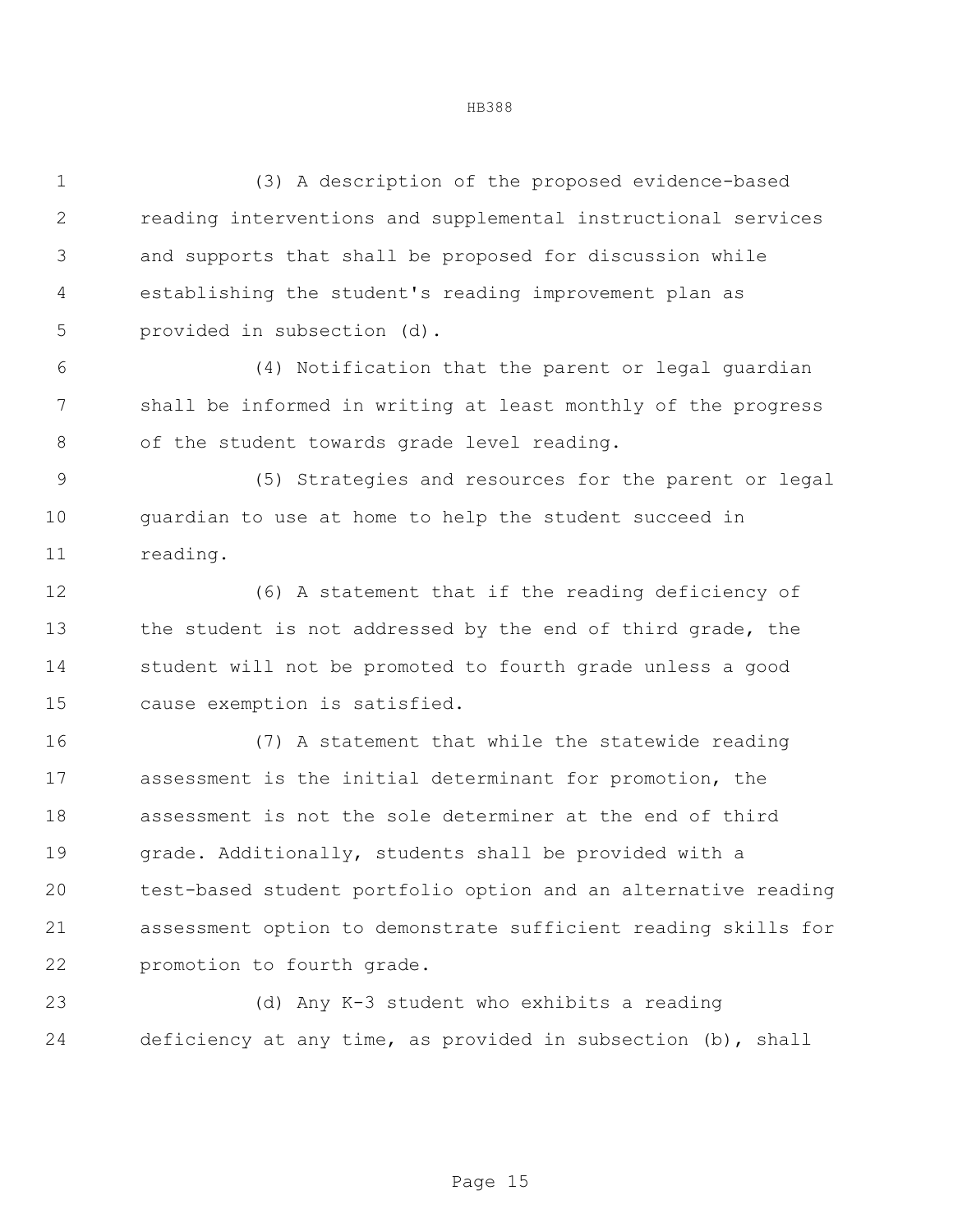receive an individual reading improvement plan no later than 30 days after the identification of the reading deficiency.

 (1) The reading improvement plan shall be created by the teacher, principal, other pertinent school personnel, and 5 the parent or legal guardian of the student, and shall describe the evidence-based reading intervention services, including dyslexia specific intervention services, that the student shall receive to improve the reading deficit.

 (2) Each identified student shall receive intensive reading intervention until the student no longer has a deficiency in reading, as determined by a State Board of Education approved reading assessment.

 (3) Funds allocated to procuring curricula for student interventions pursuant to subdivision (5) of subsection (a) of Section 4 shall be divided, based on a per pupil allocation determined by the number of students of each local education agency who are not proficient on a state approved reading assessment during the prior academic year, and distributed by the State Superintendent of Education.

 (e) Each local education agency shall provide summer reading camps to all K-3 students identified with a reading deficiency as described in subsection (b).

 (1) Summer reading camps shall be staffed with highly effective teachers of reading as demonstrated by student reading performance data, completion of multisensory

### HB388

Page 16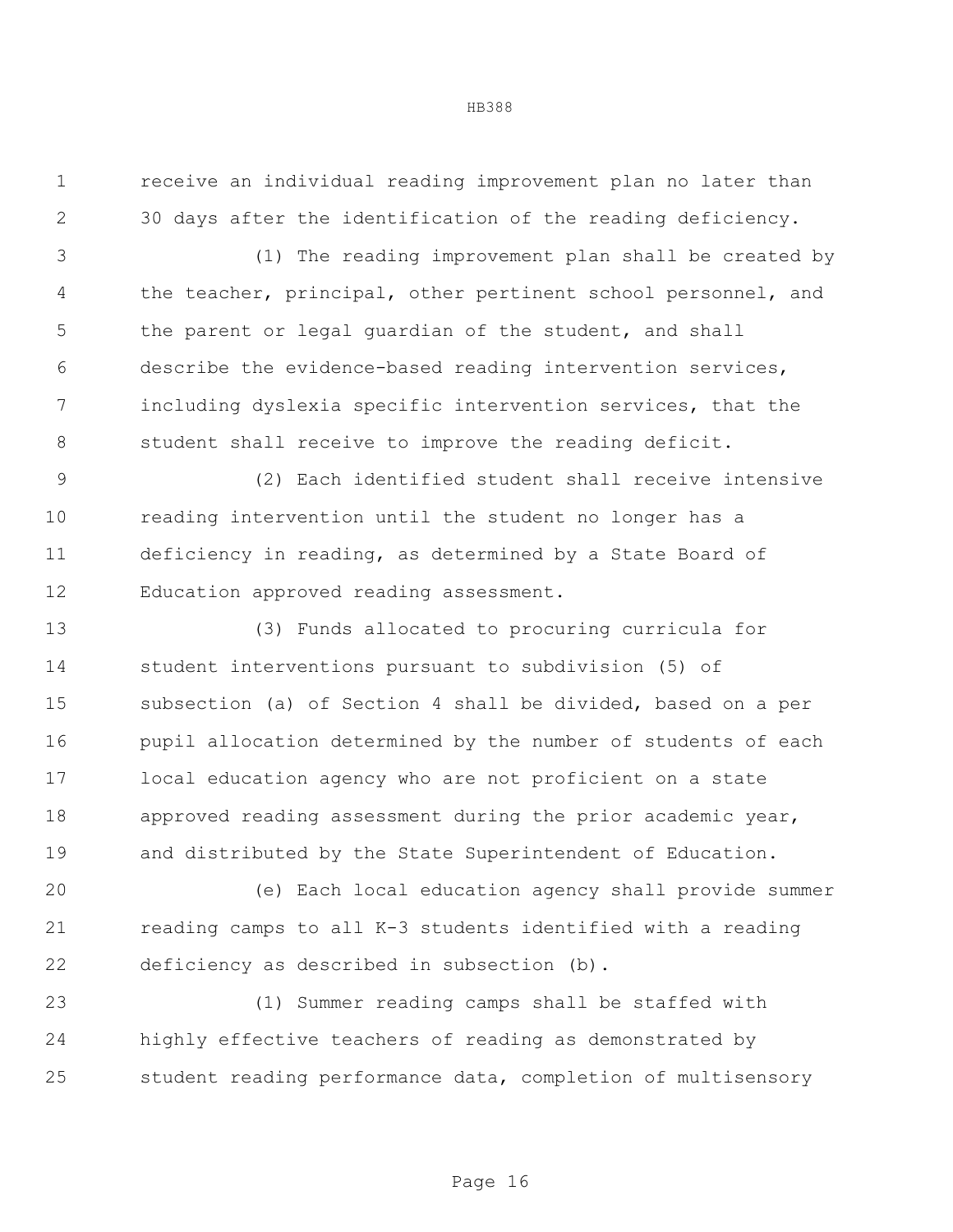structured language education, and teacher performance evaluations.

 (2) The highly effective teacher of reading shall provide direct, explicit, and systematic reading intervention services and supports to improve any identified area of reading deficiency.

 (3) Summer reading camps, at a minimum, shall include 70 hours of time in scientifically based reading instruction and intervention.

 (4) A State Board of Education approved reading assessment system shall be administered at the beginning and 12 end of the summer reading camp to measure student progress.

 (5) Summer reading camps may be held in conjunction with existing summer programs in the school district or in partnership with community-based summer programs, designated as effective by the State Superintendent of Education and the task force established under subsection (a) of Section 3.

 (f) The Alabama Summer Achievement Program is established and shall be available to all K-3 students in public elementary schools that are among the lowest performing five percent of elementary schools.

 (1) The program shall be administered and funded by the allocation provided in subdivision (2) of subsection (a) of Section 4.

Page 17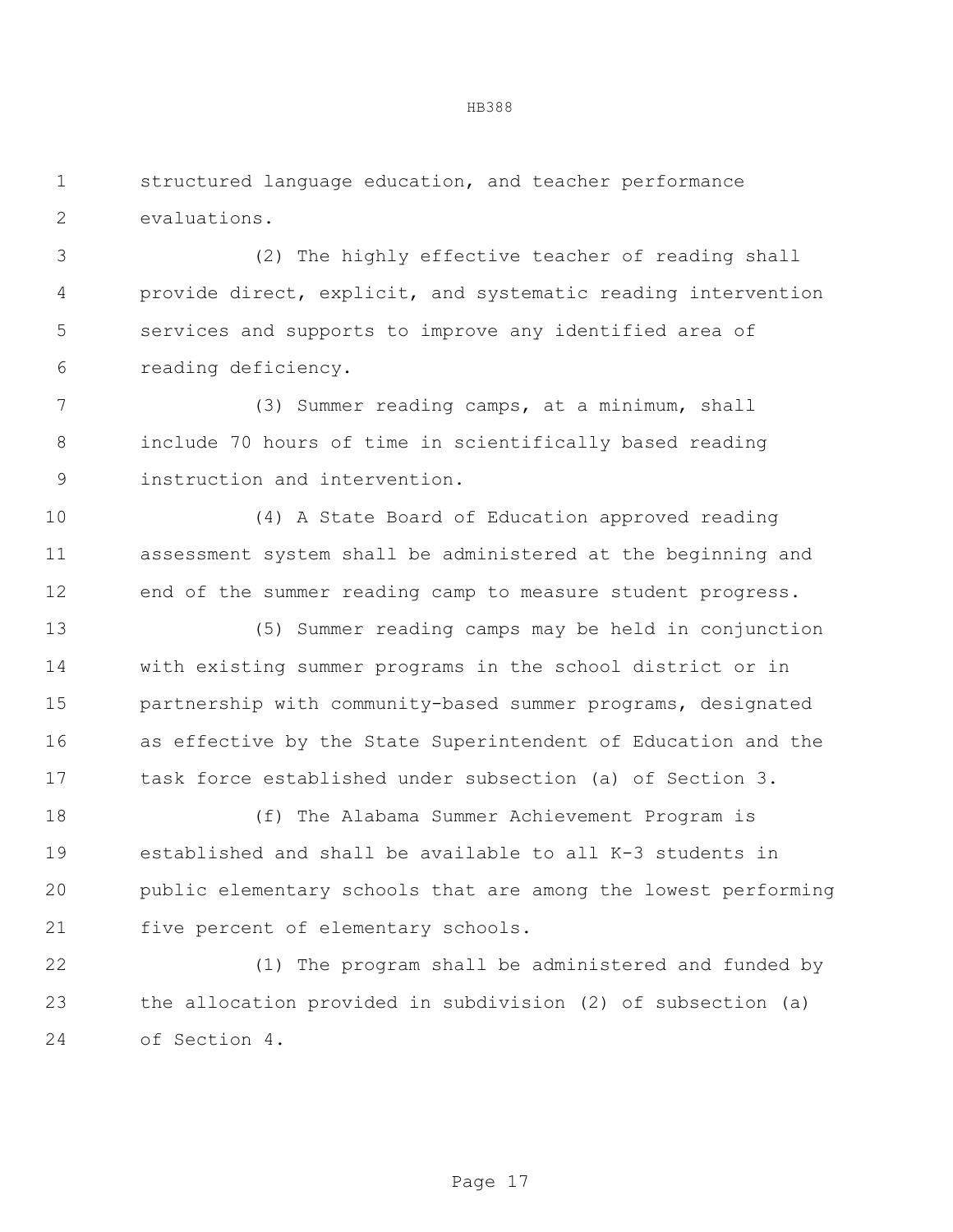(2) Funds allocated to the program in excess of the amount needed to fully fund summer programs in public elementary schools that are among the lowest five percent performing schools shall be divided, based on a per pupil allocation, and distributed by the State Superintendent of Education, to support high quality summer camps at elementary schools that are not among the lowest five percent performing elementary schools. The State Superintendent of Education shall award the funds to each local education agency based on the number of students who scored deficient, as determined by 11 the task force established under subsection (a) of Section 3, on a state approved reading assessment used to determine reading proficiency during the administration of the assessment during the preceding academic year.

 (3) The State Superintendent of Education shall provide guidelines for the administration of the Alabama Summer Achievement Program, and shall oversee all of the following:

 a. The administration of the Alabama Summer Achievement Program in the lowest five percent performing elementary schools.

 b. The response to instruction process in the lowest five percent performing elementary schools.

 c. The Alabama Reading Initiative regional literacy specialists and local reading specialists.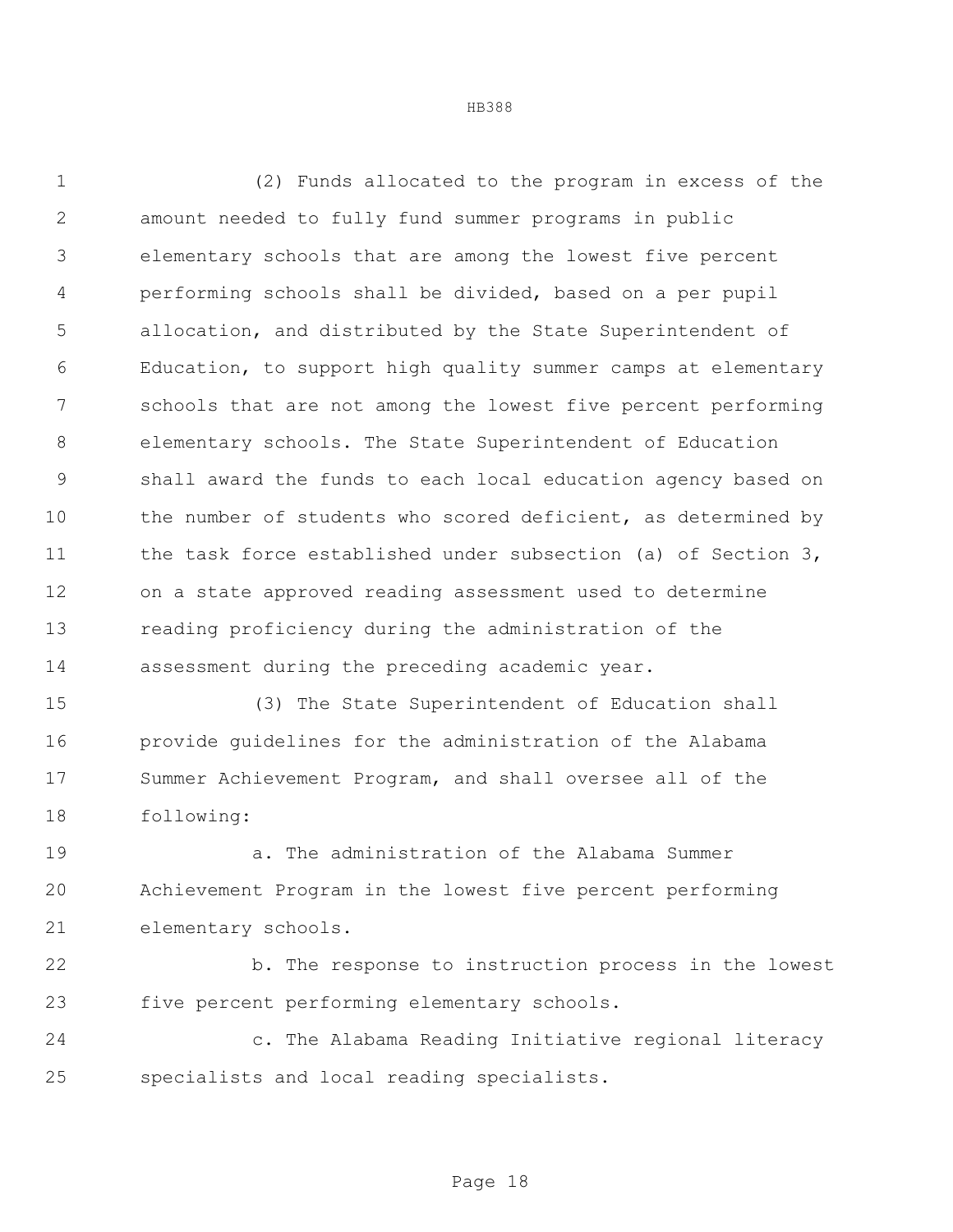d. All other aspects of implementation of this act including, but not limited to, collaboration among State Department of Education staff and the task force established under subsection (a) of Section 3 to improve the reading proficiency of public K-3 students and implementation of rules adopted by the State Board of Education.

 e. The implementation of rules adopted by the State Board of Education pertaining to dyslexia.

 f. Collaboration with the Alabama Reading Initiative state staff and the Alabama Department of Early Childhood Education for appropriate professional learning approved by 12 the State Department of Education.

 g. The development of guidelines for identifying the characteristics of dyslexia.

 (g) Any incoming third grade student identified with a reading deficiency shall be provided more intensified reading interventions to improve his or her specific reading deficiency. Reading intervention services shall include effective instructional strategies to accelerate student progress. Each local education agency shall conduct a review of student reading improvement plans for all incoming third grade students identified with a reading deficiency. The review shall address additional supports and services, as described in this section, necessary to improve any identified area of reading deficiency. The local education agency shall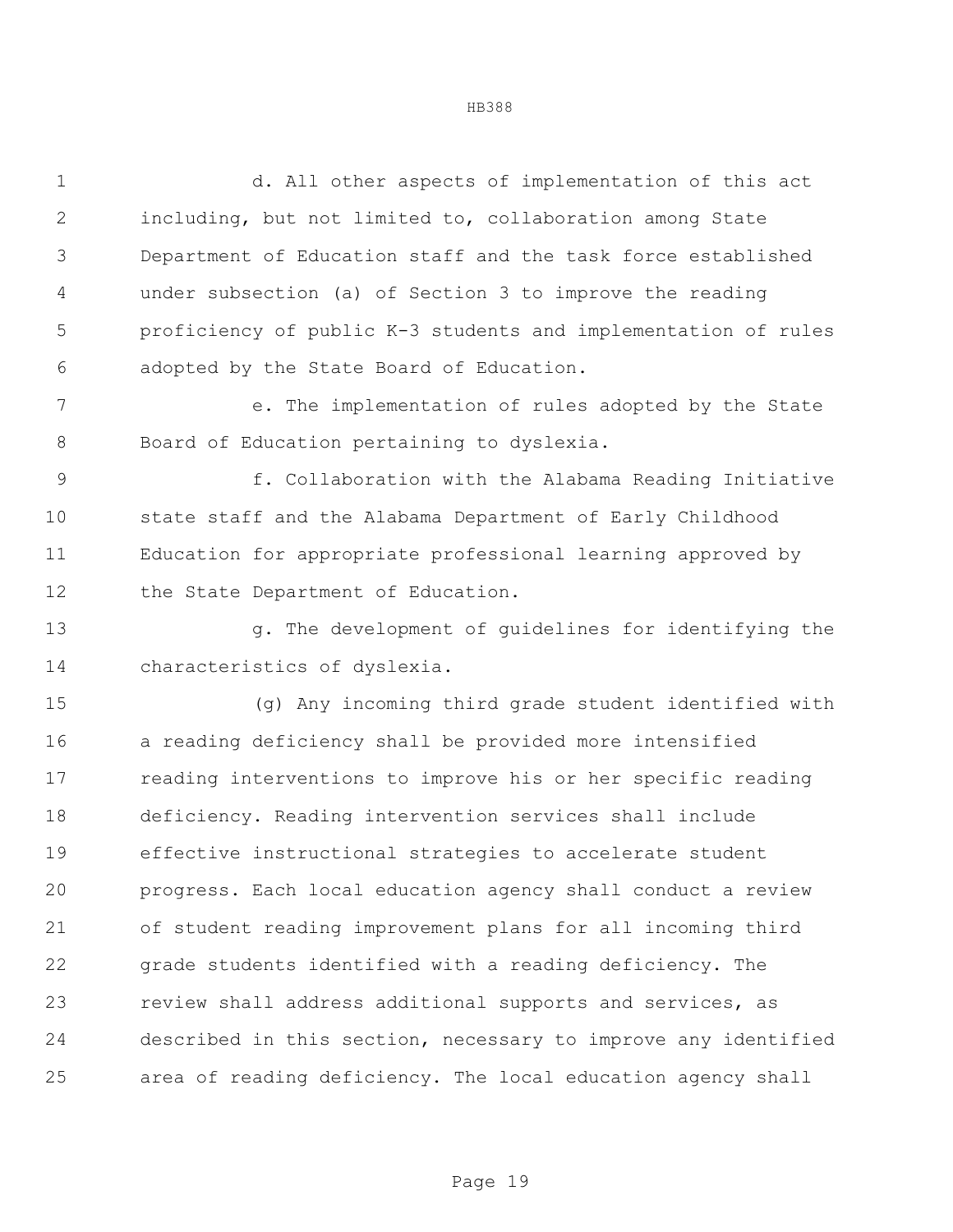provide all of the following services for third grade students identified with a reading deficiency, and those services may be funded with funds received through the allocation provided in subdivision (2) of subsection (a) of Section 4:

 (1) An effective or highly effective teacher of reading as demonstrated by student reading performance data and teacher performance evaluations.

 (2) Reading intervention services and supports to improve any identified area of reading deficiency including, but not limited to, all of the following:

 a. Additional instructional time devoted to scientifically based and evidence based reading instruction and intervention.

14 b. The use of evidence based reading strategies or programs, or both, that have been vetted and approved by the State Superintendent of Education and the task force established under subsection (a) of Section 3, that have demonstrated proven results in accelerating student reading achievement within the same school year.

 c. Daily targeted small group reading intervention based on student need.

 d. Explicit and systematic instruction with more detailed explanations, more extensive opportunities for guided practice, and more opportunities for error correction and feedback.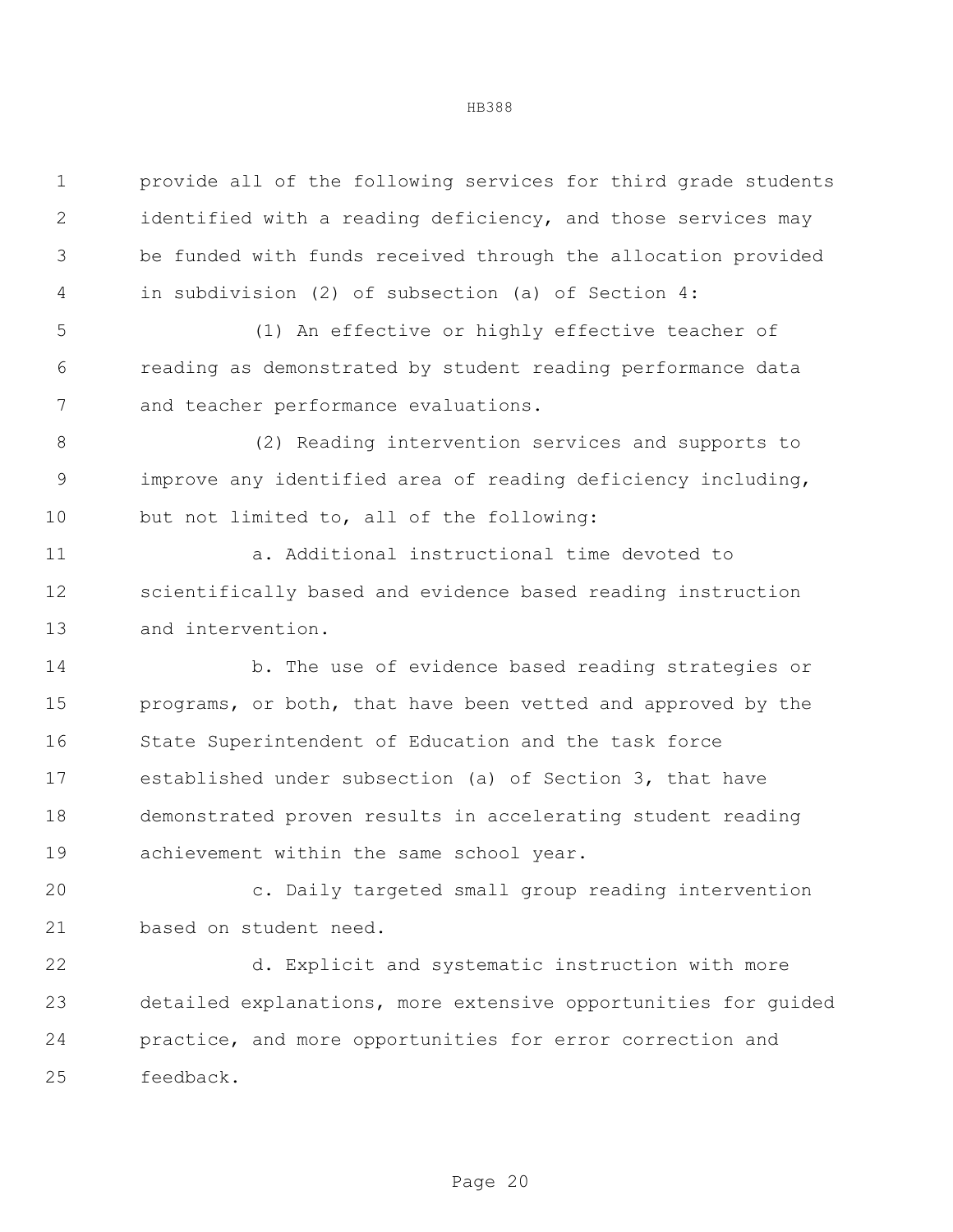e. Frequent monitoring of the progress of the reading skills of each student throughout the school year and adjusting instruction according to student need.

HB388

 (3) Before school or after school, or both, supplemental evidence-based reading intervention delivered by a teacher or tutor with specialized reading training.

 (4) A read at home plan, including participation in parent training workshops or regular parent guided home reading activities.

 (h) Commencing with the 2021-2022 school year, third grade students shall demonstrate sufficient reading skills for promotion to fourth grade. Students shall be provided all of the following options to demonstrate sufficient reading skills 14 for promotion to fourth grade, and the State Superintendent of Education shall provide guidelines for the implementation of this subsection:

 (1) Scoring above the lowest achievement level, as determined by rule of the State Board of Education, on a board approved assessment in reading as provided in Section 3.

 (2) Earning an acceptable score on an alternative standardized reading assessment as determined and approved by 22 the State Superintendent of Education.

23 (3) Demonstrating mastery of all third grade third grade minimum essential state reading standards as evidenced by a student reading portfolio. The State Superintendent of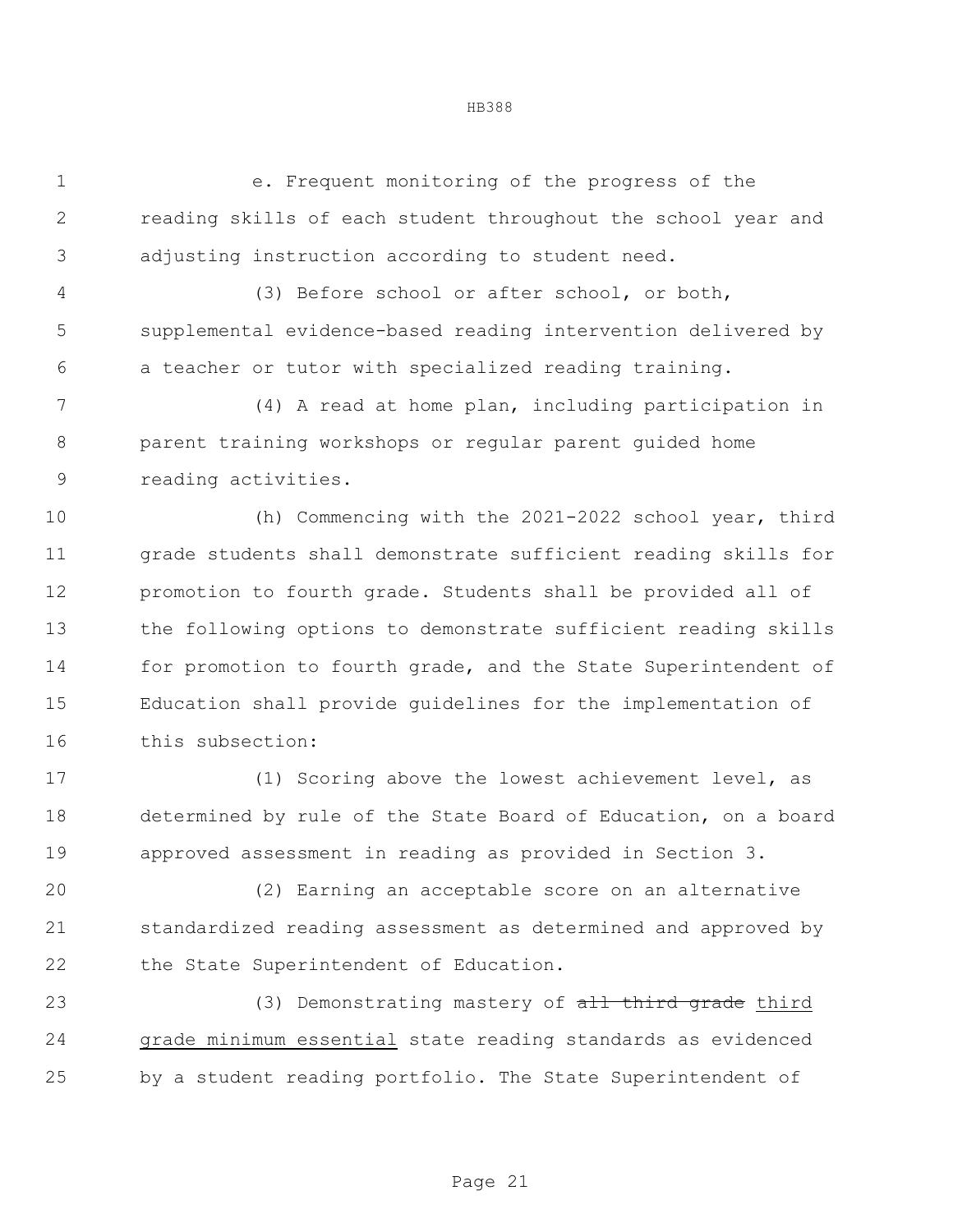Education and the task force established under subsection (a) 2 of Section 3 shall establish criteria for the minimum essential standards and the student reading portfolios and a definition of what constitutes mastery of all third grade state reading standards.

 (i) If a student does not demonstrate sufficient reading skills on one of the three options listed in subsection (h) and does not qualify for a good cause exemption, the student may not be promoted to fourth grade.

 (j) A local education agency may only exempt students from mandatory retention, as provided in subsection (i), for good cause. A student who is promoted to fourth grade with a good cause exemption shall continue to receive intensive reading intervention that includes specific reading strategies prescribed in the individual reading improvement 16 plan of the student until the deficiency is improved. The local education agency shall assist schools and teachers with the implementation of reading strategies that research has shown to be successful in improving reading among students with reading difficulties. Good cause exemptions shall be limited to the following:

 (1) Students with disabilities whose Individual Education Plan indicates that participation in the statewide assessment program is not appropriate, consistent with state law.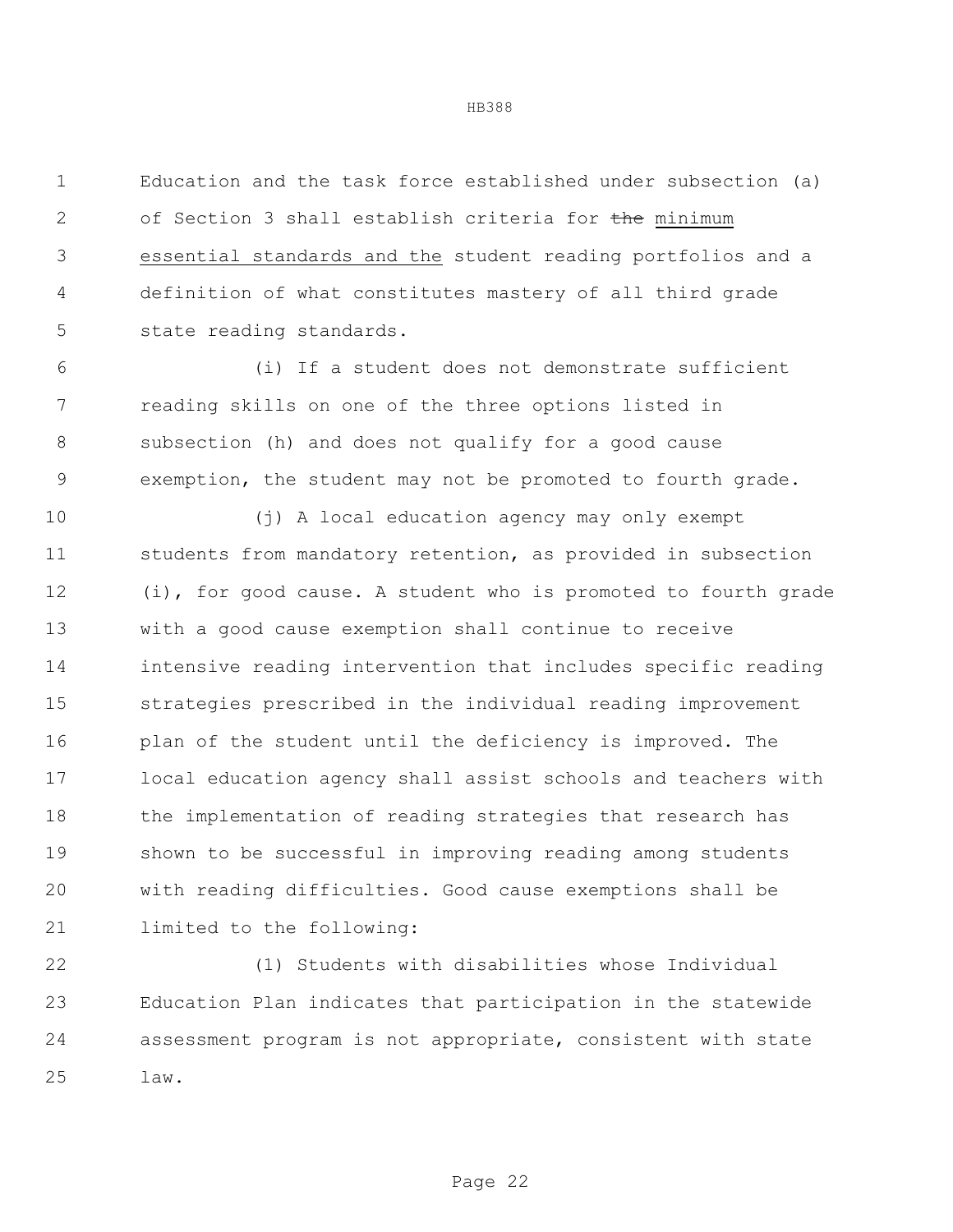(2) Students identified as English language learners who have had less than two years of instruction in English as a second language.

 (3) Students with disabilities who participate in the statewide English language arts reading assessment and who have an Individual Education Plan or a Section 504 plan that reflects that the student has received intensive reading intervention for more than two years and who still demonstrates a deficiency in reading and was previously retained in kindergarten, first grade, second grade, or third 11 grade.

 (4) Students who have received intensive reading intervention for two or more years and who still demonstrate a deficiency in reading and who were previously retained in kindergarten, first grade, second grade, or third grade for a 16 total of two years.

 (k) No student shall be retained more than twice in kindergarten through third grade.

 (l) A request to exempt a student from the mandatory retention requirement using one of the good cause exemptions listed in subsection (j) shall be made consistent with the following:

 (1) Documentation shall be submitted to the school principal from the teacher of the student that indicates that the promotion of the student is appropriate. Documentation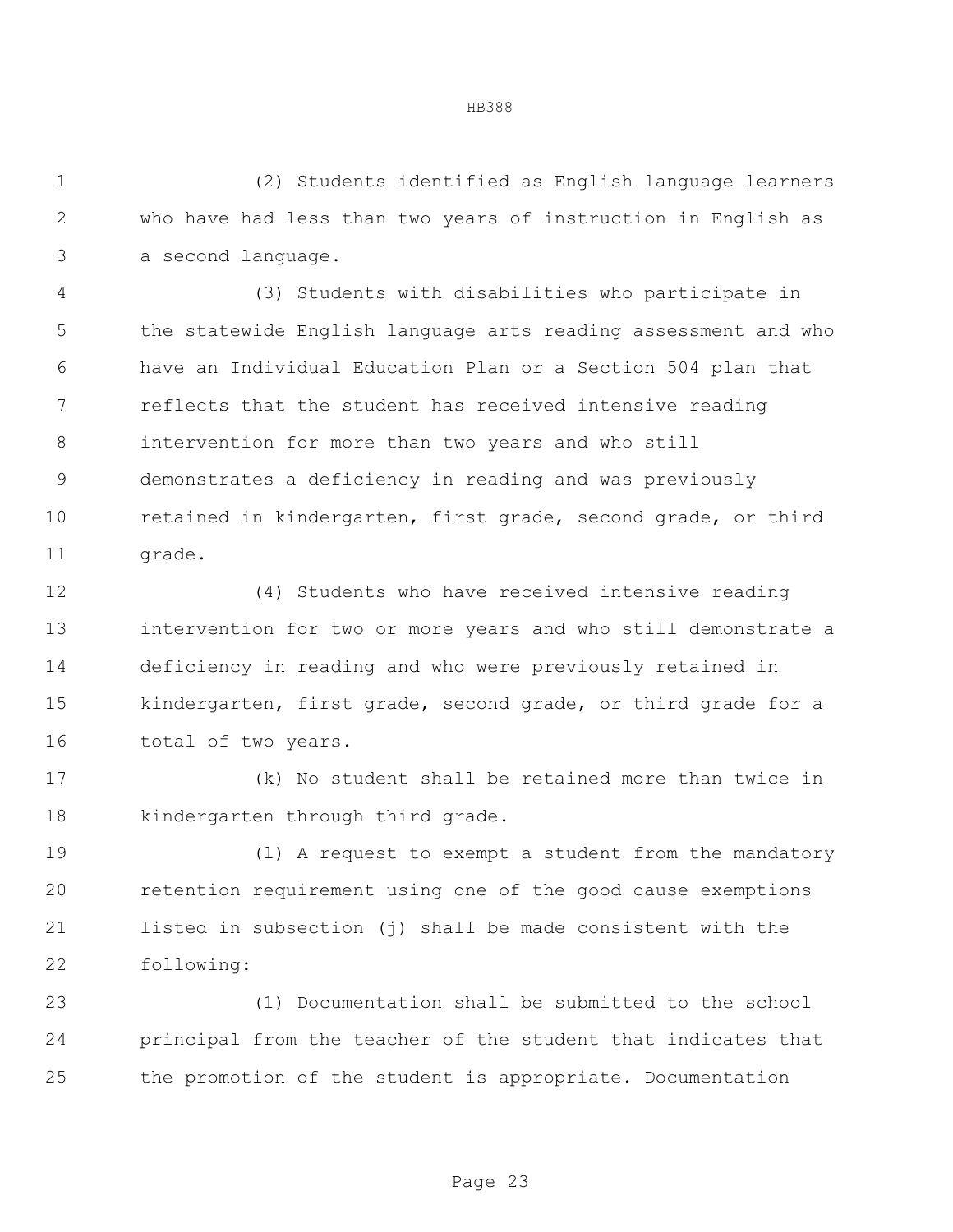shall include a statement identifying which good cause exemption is requested, as well as the existing reading improvement plan or Individual Education Plan of the student, as applicable.

 (2) The school principal shall review the recommendation of the teacher, determine if the student meets one of the good cause exemptions, and shall make his or her determination in writing to the local superintendent of education. The local superintendent of education, in writing, shall approve or reject the recommendation of the school principal.

 (3) The local education agency shall assist schools under its jurisdiction in providing written notification to the parent of any student who is retained in third grade for not achieving the reading level required for promotion. Notice shall clearly state the reasons why the student is not eligible for a good cause exemption and shall include a description of the proposed interventions and supports that shall be provided to the student to improve any identified area of reading deficiency during the retained year.

 (4) There shall be established at each school, as applicable, an intensive acceleration for any student retained in third grade. In addition to the criteria established in subdivisions (1) to (4), inclusive, of subsection (g), the intensive acceleration shall be taught by a highly effective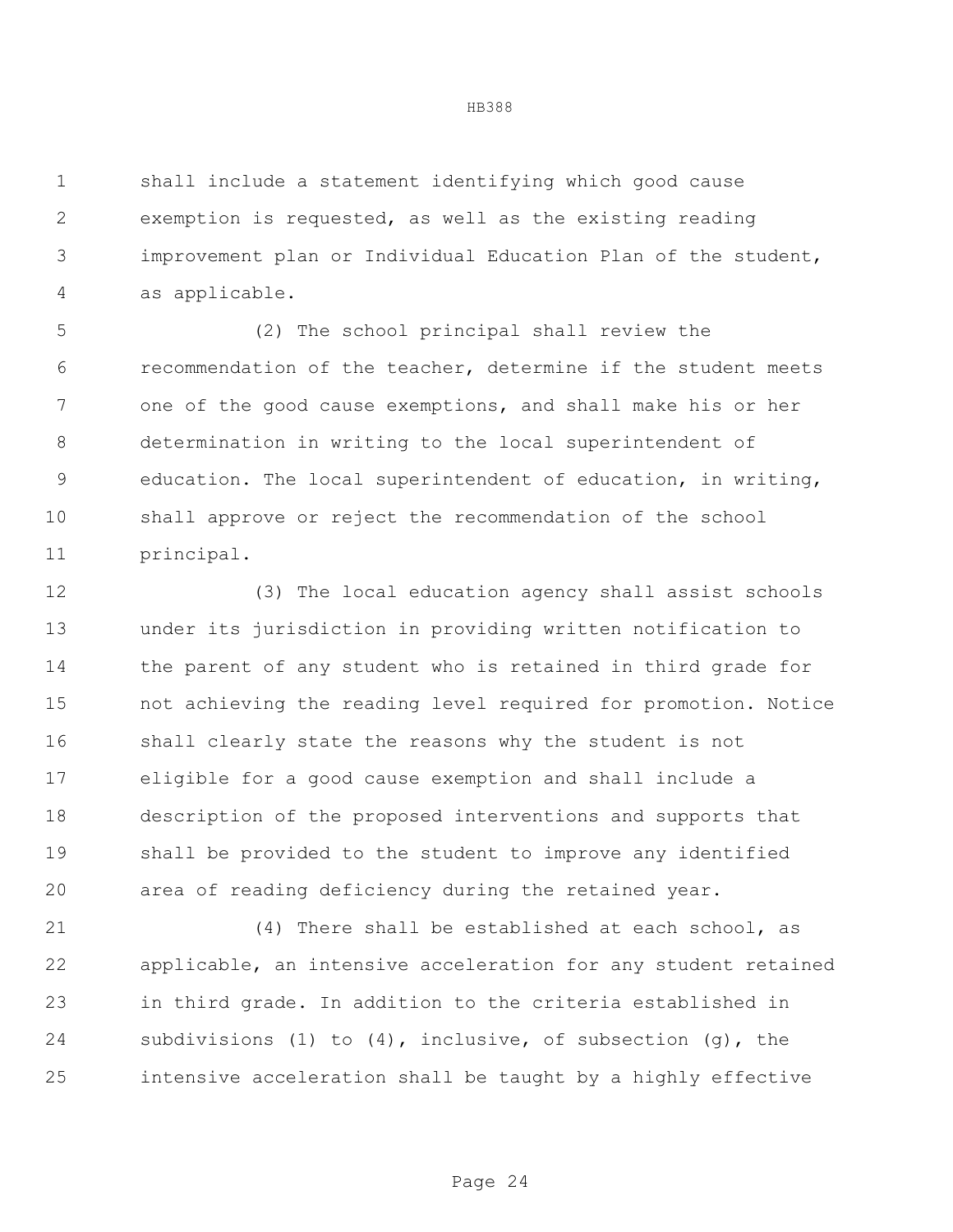teacher of reading who has received training in the science of reading and multisensory language instruction, as demonstrated by student reading performance data and teacher performance evaluations; shall have a reduced teacher-student ratio; and shall provide explicit and systematic reading instruction and intervention for the majority of student contact time each day.

8 (m) Annually, on or before September 30, each local education agency shall report in writing to the State Superintendent of Education the following information on the previous school year:

 (1) By grade, the number and percentage of all K-3 students identified with a reading deficiency on a State Department of Education approved reading assessment.

 (2) By grade, the number and percentage of students screened for dyslexia characteristics, the number and percentage of students identified as demonstrating the characteristics of dyslexia and receiving dyslexia specific intervention, and the name of the dyslexia specific intervention being provided.

 (3) By grade, the number and percentage of all K-3 students performing on grade level or above on a State Board of Education approved reading assessment.

Page 25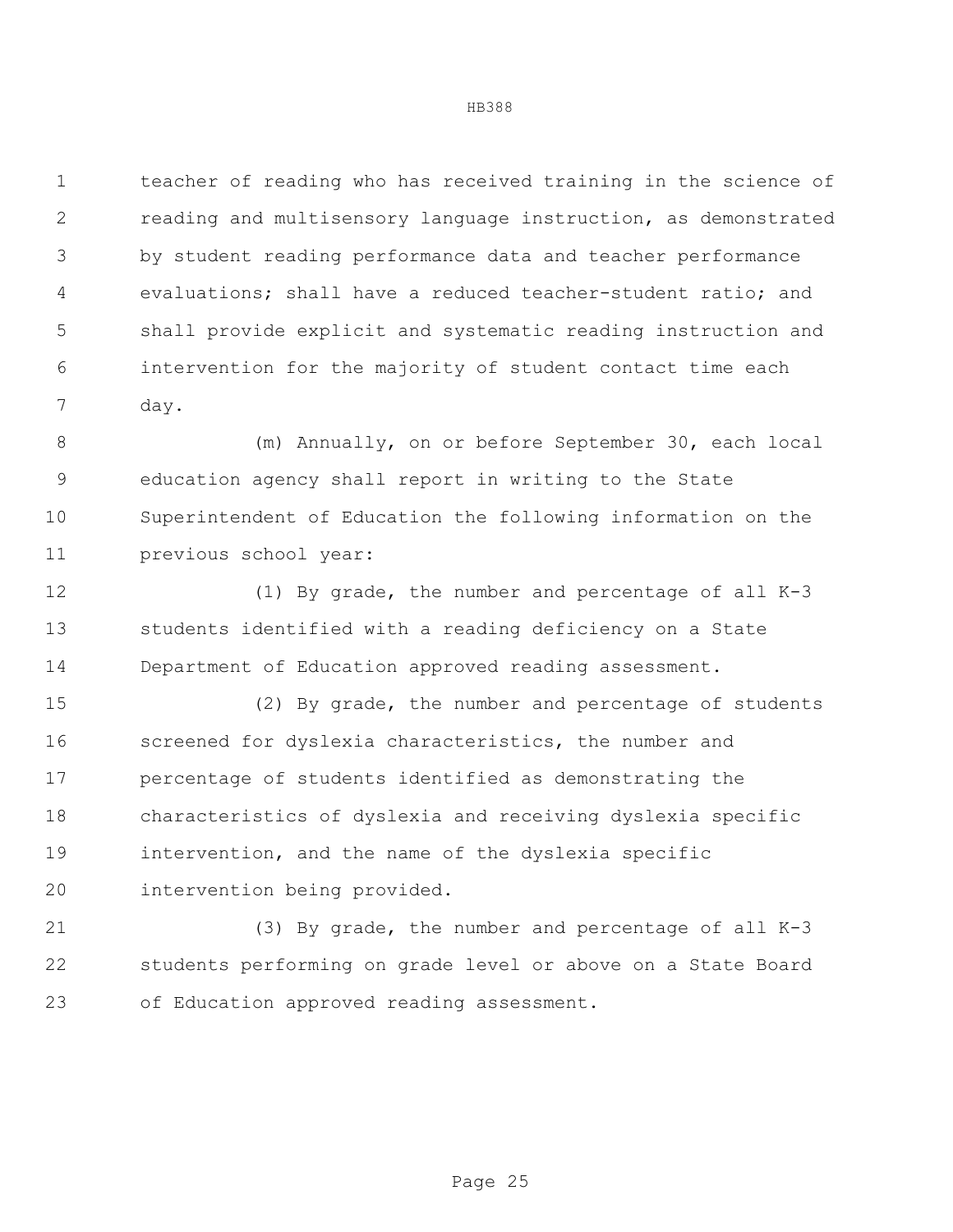| $\mathbf 1$  | (4) The total number and percentage of students                |
|--------------|----------------------------------------------------------------|
| $\mathbf{2}$ | starting third grade with a reading deficiency, which shall    |
| 3            | include the specific area of reading deficiency.               |
| 4            | (5) The total number and percentage of third grade             |
| 5            | students who started third grade with a reading deficiency but |
| 6            | completed third grade on grade level as determined by the      |
| 7            | third grade state standardized assessment in reading.          |
| $8\,$        | (6) By grade, the total number and percentage of               |
| $\mathsf 9$  | eligible K-3 students who attended the Alabama Summer          |
| 10           | Achievement Program or other mandatory summer reading camp.    |
| 11           | (7) By grade, pre and post Alabama Summer                      |
| 12           | Achievement Program reading assessment scores and other        |
| 13           | mandatory summer camp data.                                    |
| 14           | (8) By grade, the number and percentage of all                 |
| 15           | students retained in grades K-3.                               |
| 16           | (9) The total number and percentage of students in             |
| 17           | third grade who demonstrated sufficient reading skills for     |
| 18           | promotion on the alternative reading assessment.               |
| 19           | (10) The total number and percentage of students in            |
| 20           | third grade who were promoted for good cause, by each category |
| 21           | of good cause specified in subsection (j).                     |
| 22           | (11) In succeeding years, the performance of                   |
| 23           | students promoted with a good cause on the state standardized  |
| 24           | assessment in reading.                                         |
|              |                                                                |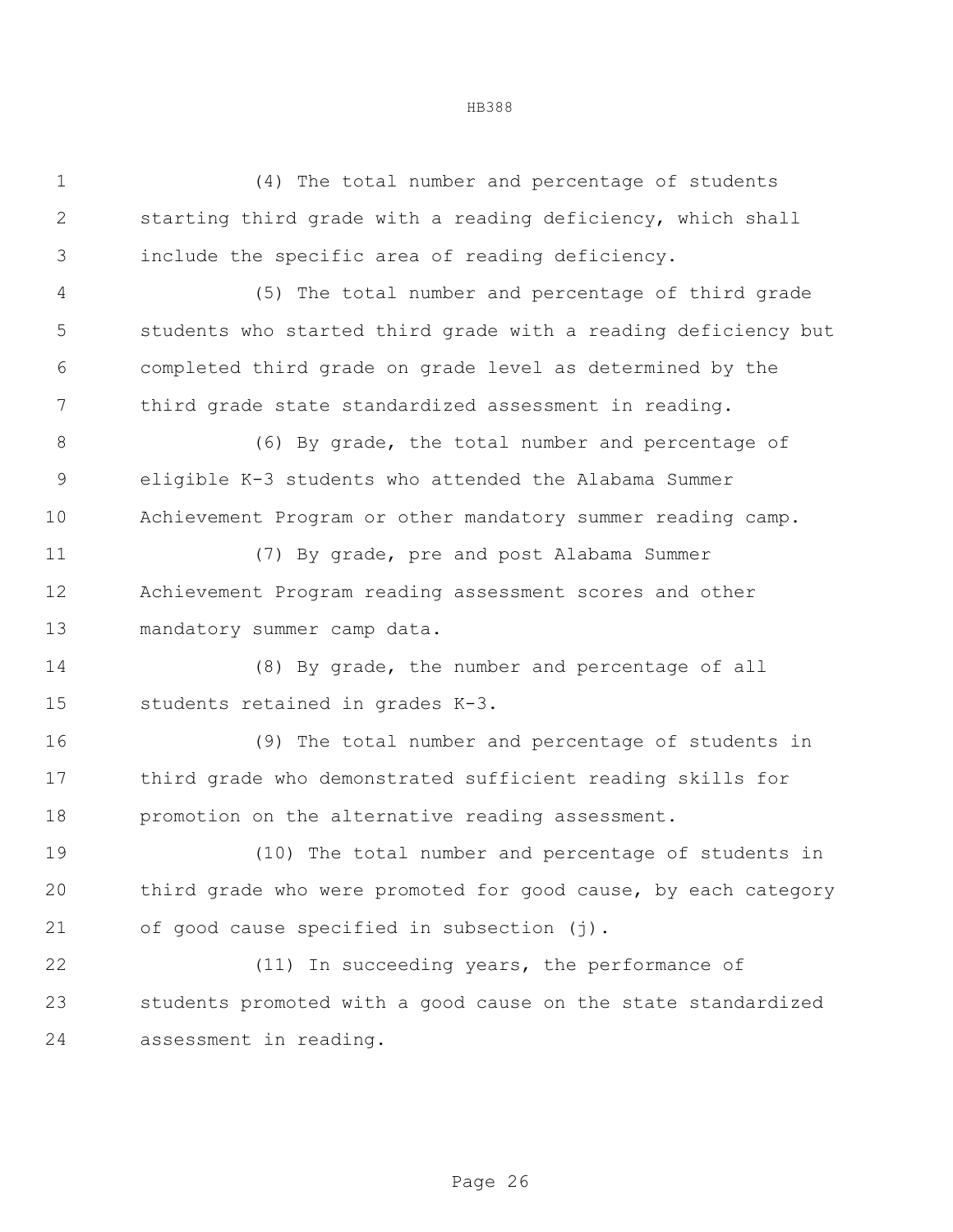(12) By school, the number of teachers who are participating in or have completed professional development in the science of reading and who hold advanced certifications in those areas.

 (13) By school, the number of teachers who have completed training in dyslexia awareness, multisensory strategies, and satisfy the definition of a dyslexia interventionist as defined by rule of the State Board of Education.

 (n) The State Superintendent of Education shall establish a uniform format for local school systems to use in reporting the information required by subsection (m). The format shall be developed with input from local education agencies and shall be provided to each local education agency no later than 90 days before the annual due date. Annually, on or before December 1, the State Superintendent of Education shall compile the information received from the local education agencies into state level summary information and report the information to the State Board of Education, the public, the Governor, the Lieutenant Governor, the President Pro Tempore of the Senate, the Speaker of the House of Representatives, and the Chairs of the House Ways and Means Education Committee and Senate Finance and Taxation Education Committee.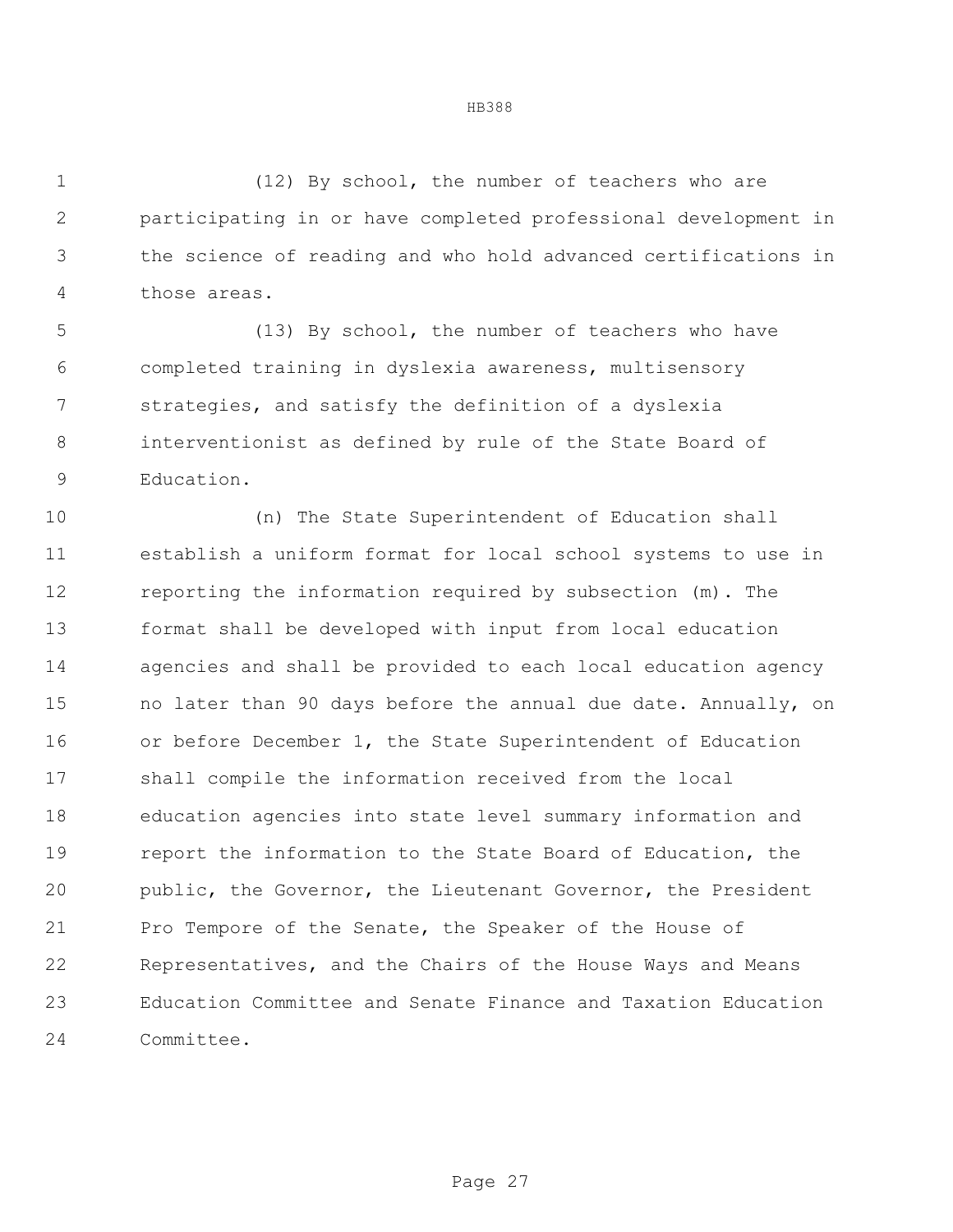(1) The State Superintendent of Education and the task force established under subsection (a) of Section 3 shall establish annual reading growth and proficiency targets based on the information required to be reported to the superintendent in subsection (m).

 (2) Of the funds allocated to the Alabama Reading Initiative pursuant to subdivision (6) of subsection (a) of Section 4 for state administration, the State Superintendent of Education may allocate such sums as he or she deems appropriate to establish an Alabama Reading Initiative Incentive Program that shall distribute monetary incentives to schools based on a formula, approved by the State Superintendent of Education with the Alabama Committee on Grade Level Reading created in Section 7, that shall factor the size and geography of the school, reading growth and proficiency, and the composition of student subgroups.

 Section 6. (a) The State Superintendent of Education shall develop, and the State Board of Education shall approve, a dyslexia therapist certification endorsement on or before December 31, 2019.

 (1) K-12 and Early Childhood teachers who have completed an International Multisensory Structured Language Education Council endorsed training course and have received a passing score on the Academic Language Therapy Association's Certified Academic Language Therapy assessment, or the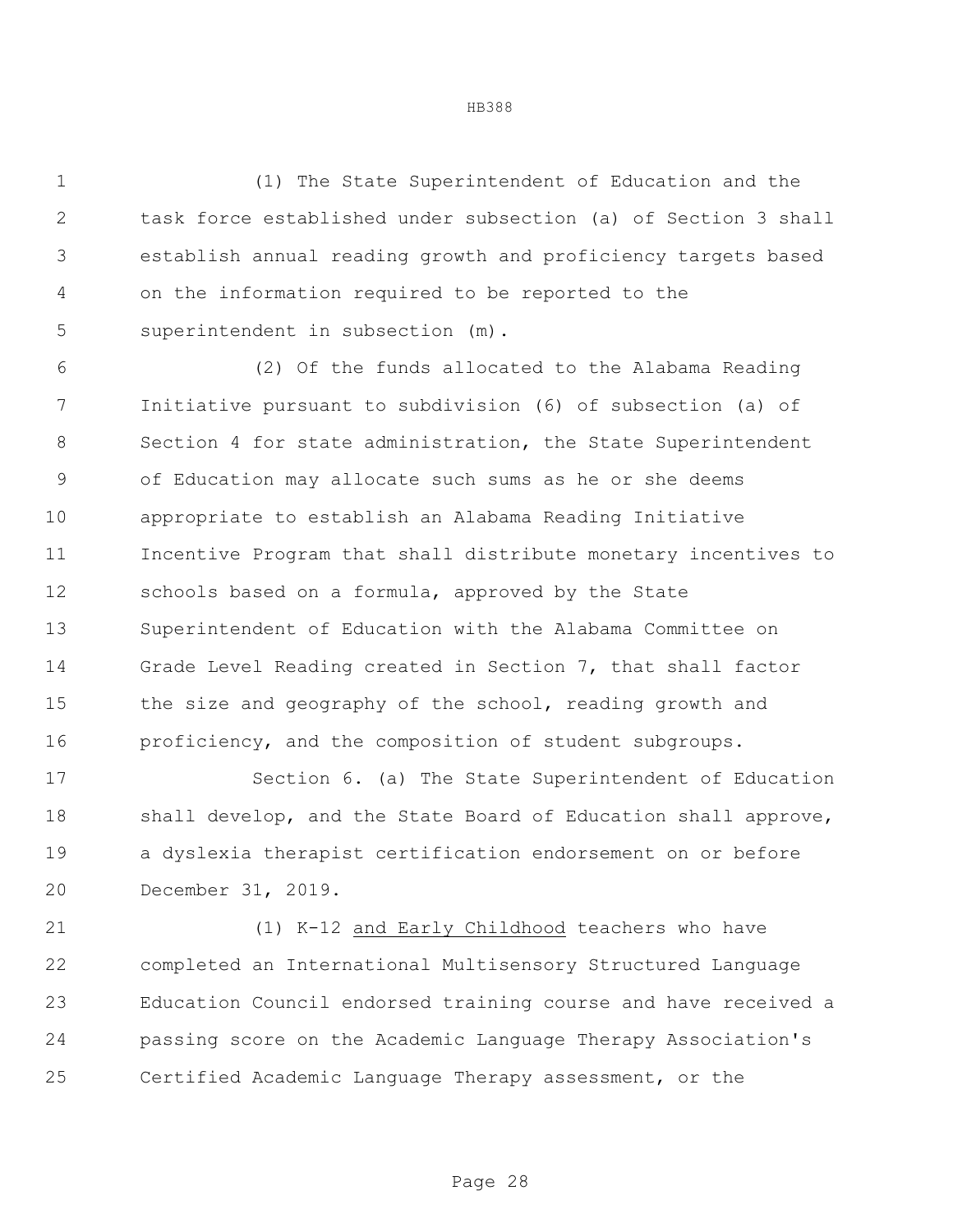International Dyslexia Association's Knowledge and Practice Examination of Effective Reading Instruction, and who hold a valid Professional Educator Certificate shall be eligible for a dyslexia therapist endorsement.

 (2) Teacher preparation programs at public colleges and universities in the state shall offer dyslexia therapy teacher preparation courses that are approved by the International Multisensory Structured Language Education Council or the International Dyslexia Association. Multi-institutional consortia or affiliations to assure access to these courses is acceptable.

 (3) Subject to appropriations from the Legislature, the State Superintendent of Education and the Alabama Commission on Higher Education shall develop and approve a dyslexia therapist endorsement incentive, which shall be available to teachers who attain the dyslexia therapist 17 endorsement, with direct student contact. The State Superintendent of Education shall construct parameters for earning the dyslexia therapist endorsement incentive.

 (b) All teacher preparation programs authorized to prepare students for state licensure shall seek accreditation by the council or association for the accreditation of educator preparation on or before December 31, 2020.

 (c) The State Department of Education shall provide to public and private universities, on an annual basis, the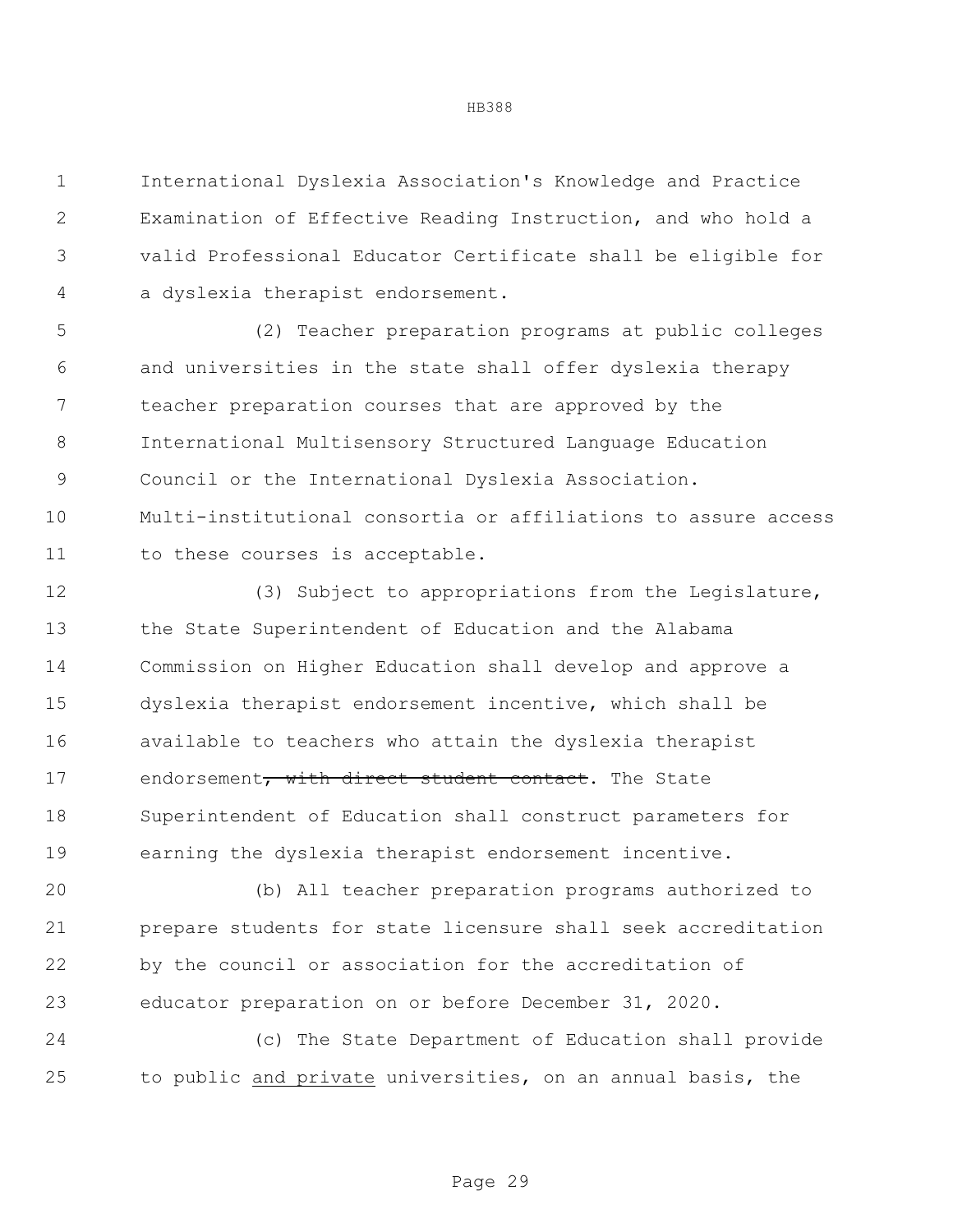information required for those institutions to comply with council for the accreditation of educator preparation standard four requirements for accreditation. The Alabama Commission on Higher Education shall convene the public university deans of education to facilitate the development of a format for the data needed for accreditation compliance, and work with the State Superintendent of Education to establish effective and 8 timely reporting processes.

 (d) As a requirement of initial licensure, beginning with the 2020-2021 school year, candidates for initial elementary certification shall receive a passing score, as determined by the State Board of Education, which shall base its determination on the national score average during the 14 preceding academic year, on the Foundations of Reading a foundational reading assessment for entry level teachers of 16 reading. Beginning with the graduating class of 2021, teachers 17 seeking an initial elementary certification who have passed 18 the EdTPA and Foundations of Reading Assessment may no longer be required to pass the Praxis 5204 Teaching Reading **assessment.** elementary certification who have passed the EdTPA and a foundational reading assessment may no longer be required to pass an additional reading assessment.

 (e) Beginning with the 2020-2021 academic year, public teacher preparation programs leading to the attainment of an initial elementary teaching certification shall require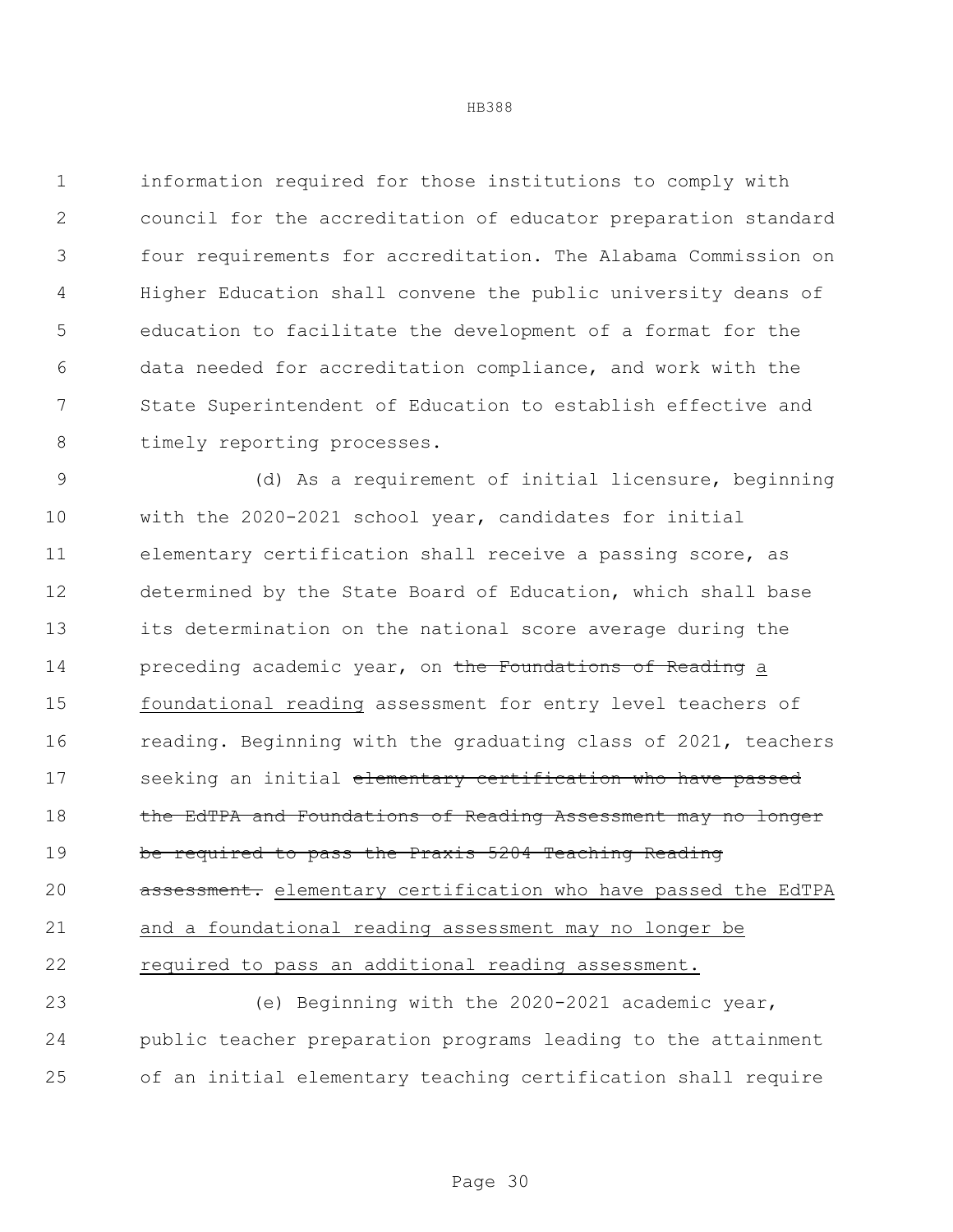no less than nine credit hours of reading or literacy coursework, or both, based on the science of learning to read, including multisensory strategies in foundation reading skills. The nine credit hours of reading or literacy coursework shall be incorporated within the current credit hours currently approved for the degree program and not require additional credit hours for graduation.

8 (f) The standing task force created by Section 3, state public teacher preparation programs, and regional professional development inservice centers shall work together in establishing a state continuum of teacher development for approved science of reading that will reflect levels of 13 literacy teacher development from preservice, reading specialist, to instructional leadership. The State Superintendent of Education and the regional inservice centers shall provide preservice and inservice elementary teachers with all of the following professional learning activities:

 (1) Mentoring and shadowing with master teachers selected by Alabama Reading Initiative regional literacy specialists and local reading specialists.

 (2) Job embedded, classroom-based coaching in the teaching of reading for the first five years of a teacher's career.

 (3) Curricula and resources in all of the following reading content areas: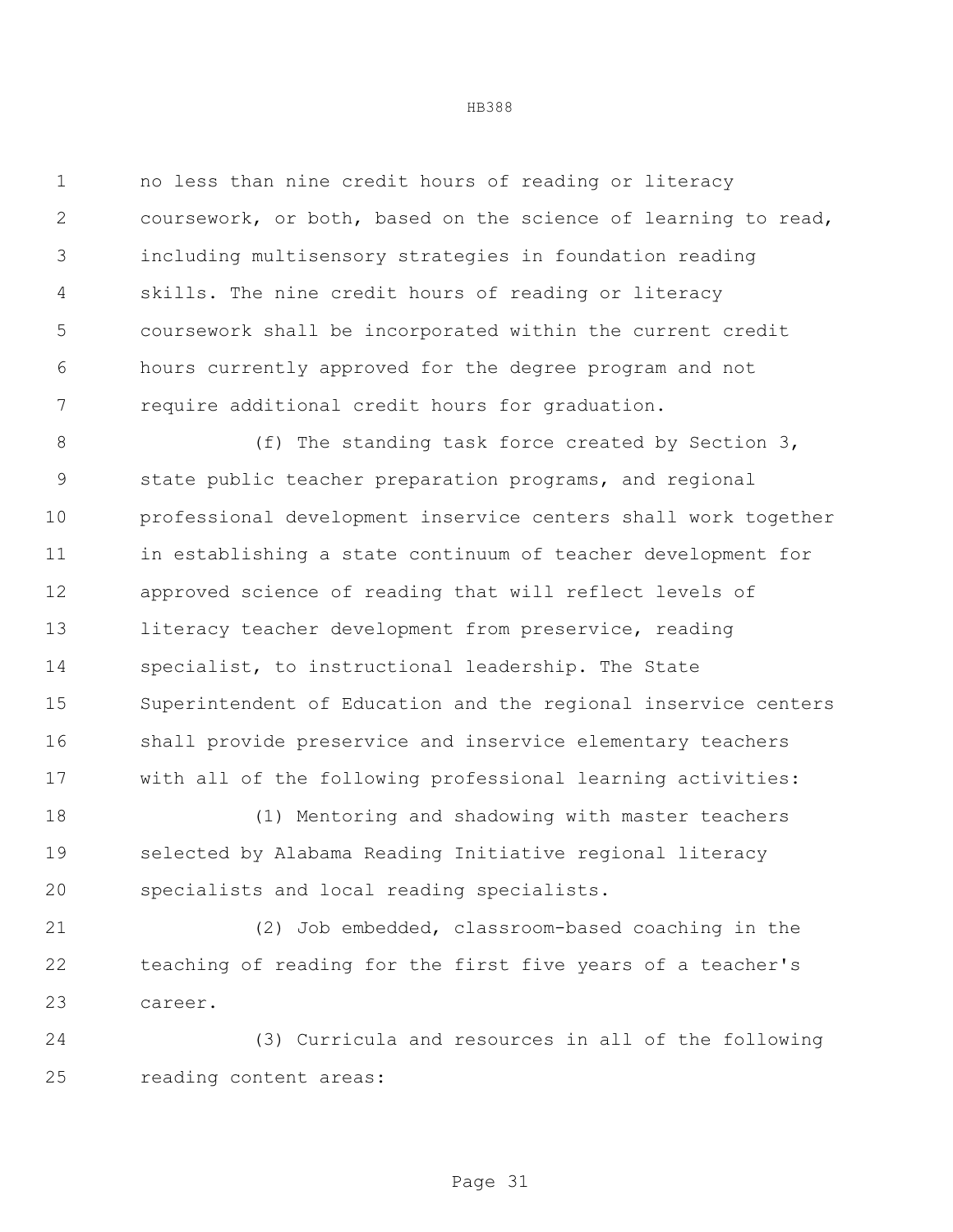1 a. Oral language development.

2 b. Phonemic awareness.

- c. Phonics.
- d. Fluency.
- e. Vocabulary.
- 6 f. Writing.
- 7 g. Comprehension.

 Section 7. (a) The State Superintendent of Education shall establish the Alabama Committee on Grade Level Reading. The committee shall consist of three members appointed from each State Board of Education district. The Governor, the Lieutenant Governor, the Speaker of the House of Representatives, and the President Pro Tempore of the Senate shall each appoint one member from each district. The appointing authorities shall coordinate their appointments so 16 that diversity of gender, race, and geographical areas is reflective of the makeup of this state.

 (b) Each member of the committee shall be a parent or legal guardian of a state K-12 public school student, a practicing teacher, a retired teacher, or employed in the field of education.

 (c) On or before June 30, 2020, the committee shall revise the 2011 Alabama Action Plan for Literacy Birth Through Grade 12 in consultation with the Campaign for Grade Level Reading group, which shall be presented to the Governor, the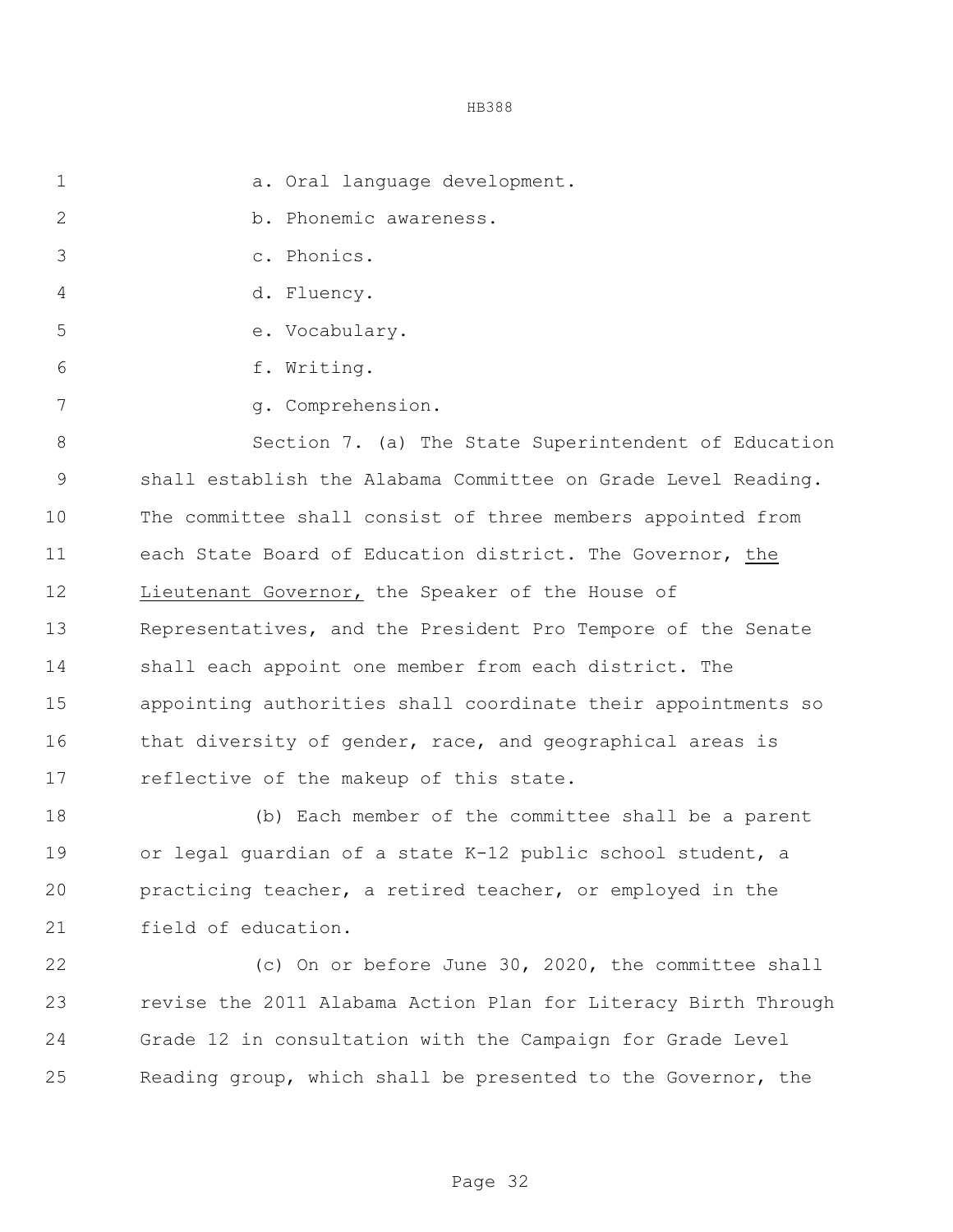State Superintendent of Education, the State Board of Education, and the Chairs of the House Education Policy Committee and the Senate Education Policy Committee.

 (d) The committee shall provide recommendations to 5 the Governor, the Lieutenant Governor, and the Chairs of the House Education Policy Committee and the Senate Education Policy Committee on implementing this act and shall provide standing oversight over the quality of professional learning and program quality. The committee shall provide recommendations to the State Superintendent of Education, the Governor, the Lieutenant Governor, and the Chairs of the House Education Policy Committee and the Senate Education Policy Committee on adopting innovative strategies and programming to improve the effectiveness of this act.

 (e) Each member of the committee shall receive the same travel expense allowance as is paid to state employees for travel in the service of the committee, subject to available appropriations.

 Section 8. The State Superintendent of Education shall provide technical assistance to local education agencies in complying with this act. The State Board of Education shall adopt rules as necessary to implement and enforce this act.

 Section 9. This act shall become effective on the first day of the third month following its passage and approval by the Governor, or its otherwise becoming law.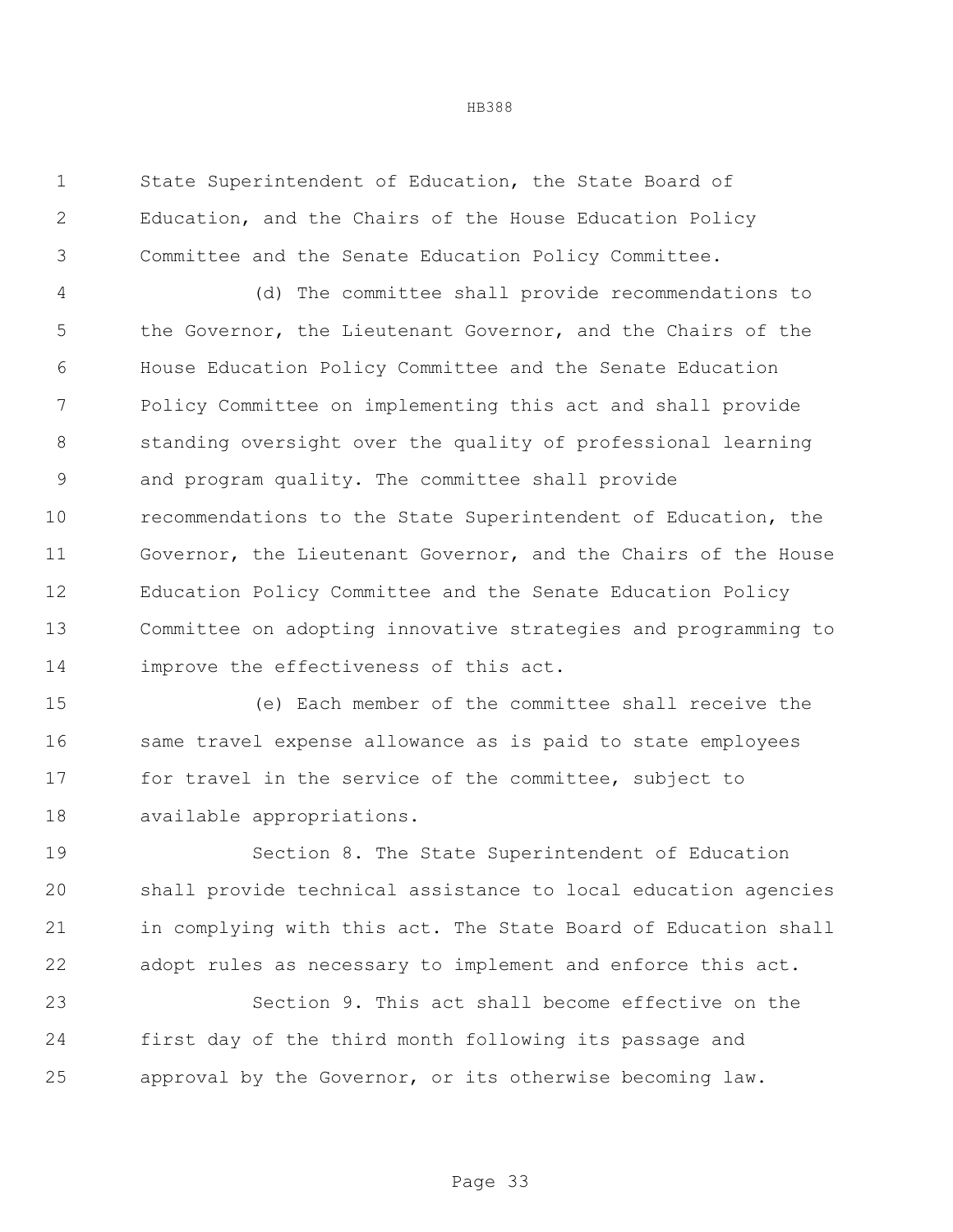| 1              |        |                                                    |                          |                                                    |
|----------------|--------|----------------------------------------------------|--------------------------|----------------------------------------------------|
| $\overline{c}$ |        |                                                    |                          |                                                    |
|                |        |                                                    |                          |                                                    |
| 3              |        |                                                    | Mac Melitchen            |                                                    |
| 4              |        | Speaker of the House of Representatives            |                          |                                                    |
|                |        |                                                    |                          |                                                    |
| 5              |        |                                                    |                          |                                                    |
| 6              |        | President and Wesiding Officer of the Senate       |                          |                                                    |
|                |        |                                                    |                          |                                                    |
| 7              |        |                                                    | House of Representatives |                                                    |
| $\theta$<br>9  |        | and was passed by the House 15-MAY-19, as amended. |                          | I hereby certify that the within Act originated in |
| 10<br>11       |        |                                                    | Jeff Woodard             |                                                    |
| 12<br>13       |        |                                                    | Clerk                    |                                                    |
|                |        |                                                    |                          |                                                    |
| 14<br>15       | Senate |                                                    |                          | Amended and Passed                                 |
| 16             | House  | $30 - MAX - 19$<br>$30 - \text{MAX} - 19$          |                          | Concurred in Sen-                                  |
| 17             |        |                                                    |                          | ate Amendment                                      |
|                |        |                                                    |                          |                                                    |
|                |        |                                                    |                          |                                                    |
|                |        | <b>APPROVED_</b>                                   | $6 - 10 - 19$            |                                                    |
|                |        | <b>TIME</b>                                        |                          |                                                    |

**GOVERNOR** 

**Alabama Secretary Of State** 

**Act Num .•.. : 2019-523 Bill Num ... : H-388** 

**Recv'd 06/10/19 04:21p■SLF** 

HB388

 $\omega_{\rm{max}}=0.000$